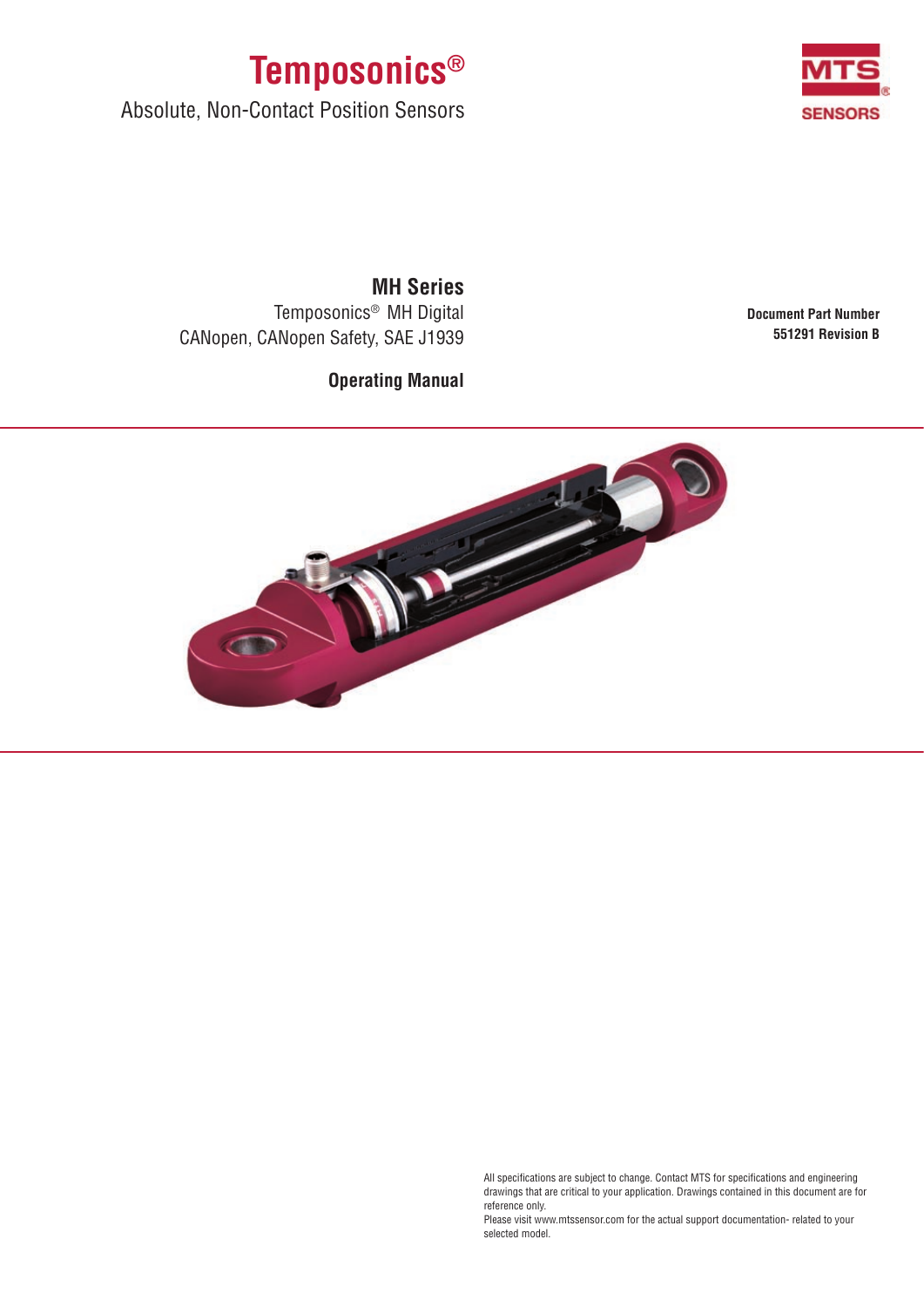# **Contents**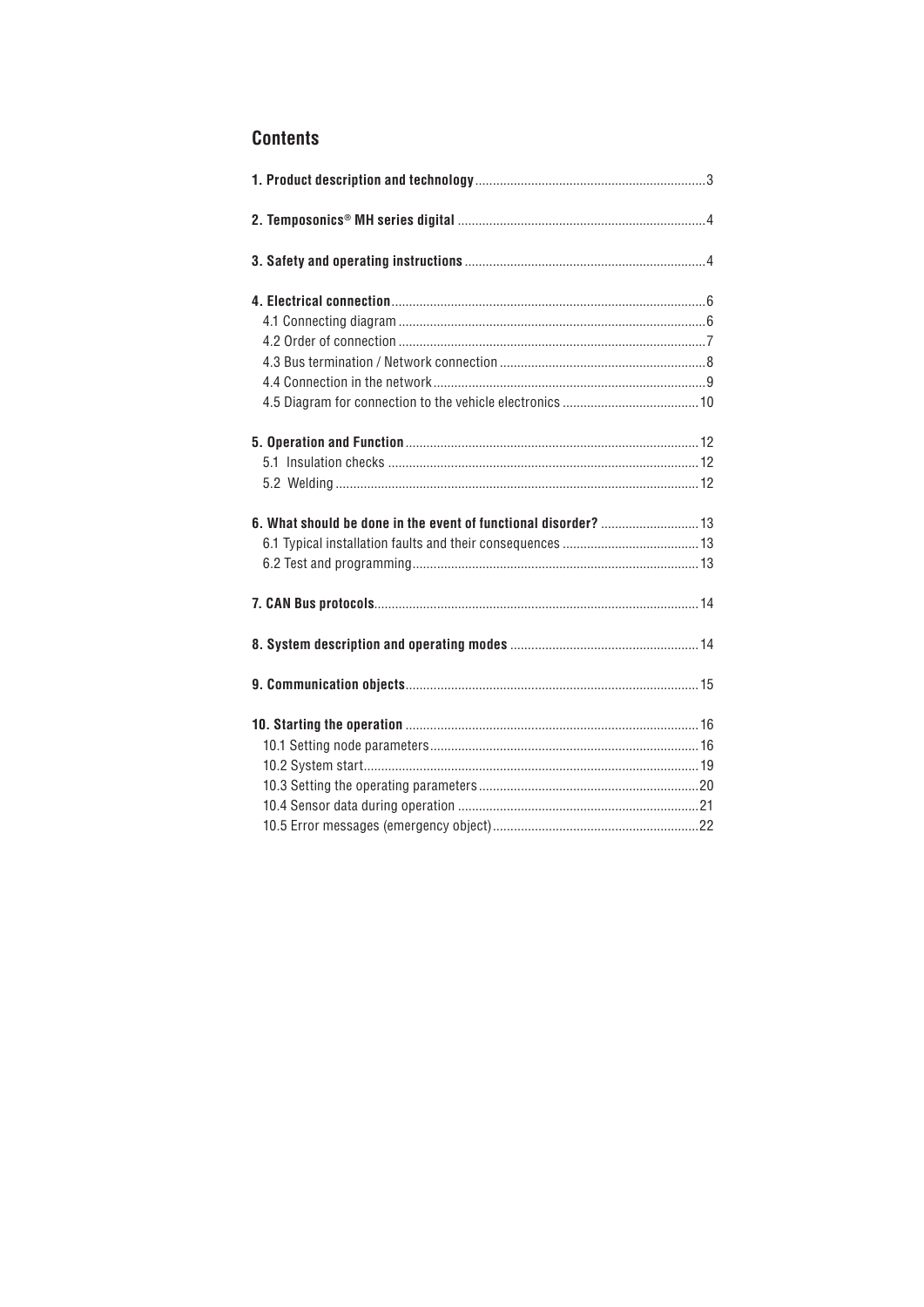# **1. Product description and technology**

Temposonics® sensors can be used in versatile mobile machines without any restriction and replace contact-based linear sensors like potentiometers. Highly dynamic systems are controlled safely by means of Temposonics® sensors, thus enhancing the productivity, availability and quality of the working process of the machine. Insensitive to vibration, shocks, dust and weathering influence and electro-magnetic disturbances. Temposonics® MH Series sensors are successfully used in front axle and articulated frame steering cylinders, hydraulic jacks and in steering systems for hydraulic units on agricultural and construction machinery.



### **Simple Mechanics**

The extremely robust sensor consists of the following main parts:

- $\mathbf{\hat{D}}$  The innovative connector system which is easy to install in a few seconds, any soldering or crimping needless, dust-and waterproof up to IP69K.
- The flange housing with built-in electronics and signal converter. **2**
- The position magnet as only moving part, which is assembled **3** into the piston bottom. This permanent magnet travels wear-free and contactless along the pressure pipe and measures the actual position.
- The pressure pipe placed within the drilled piston rod contains the **4** protected magnetostrictive sensing element. Measuring principle<br>
strain pulse

### **Magnetostriction**

Temposonics® linear sensors are based on the magnetostrictive technology. By measuring the actual position with a non-contact position magnet the sensor operates 100% wear-free. The absolute operating principle enables reliable readings without any reference point or recalibration. A mechanical strain pulse is triggered by the travelling position magnet. The runtime of this ultrasonic wave is measured precisely and compiled into standard electronic output signals.



- Due to small dimensions MH sensors require only little space
- Suitable for operating pressures up to 350 bar
- Unaffected by surrounding media such as ageing or foaming oil
- Insensitive to shock and vibration
- Designed for all current supply voltages (12/24 VDC)
- Temposonics® sensors offer all common used output signals:
	- • Analog: VDC/mA
	- • PWM
	- • Bus protocols: CANopen, SAE J1939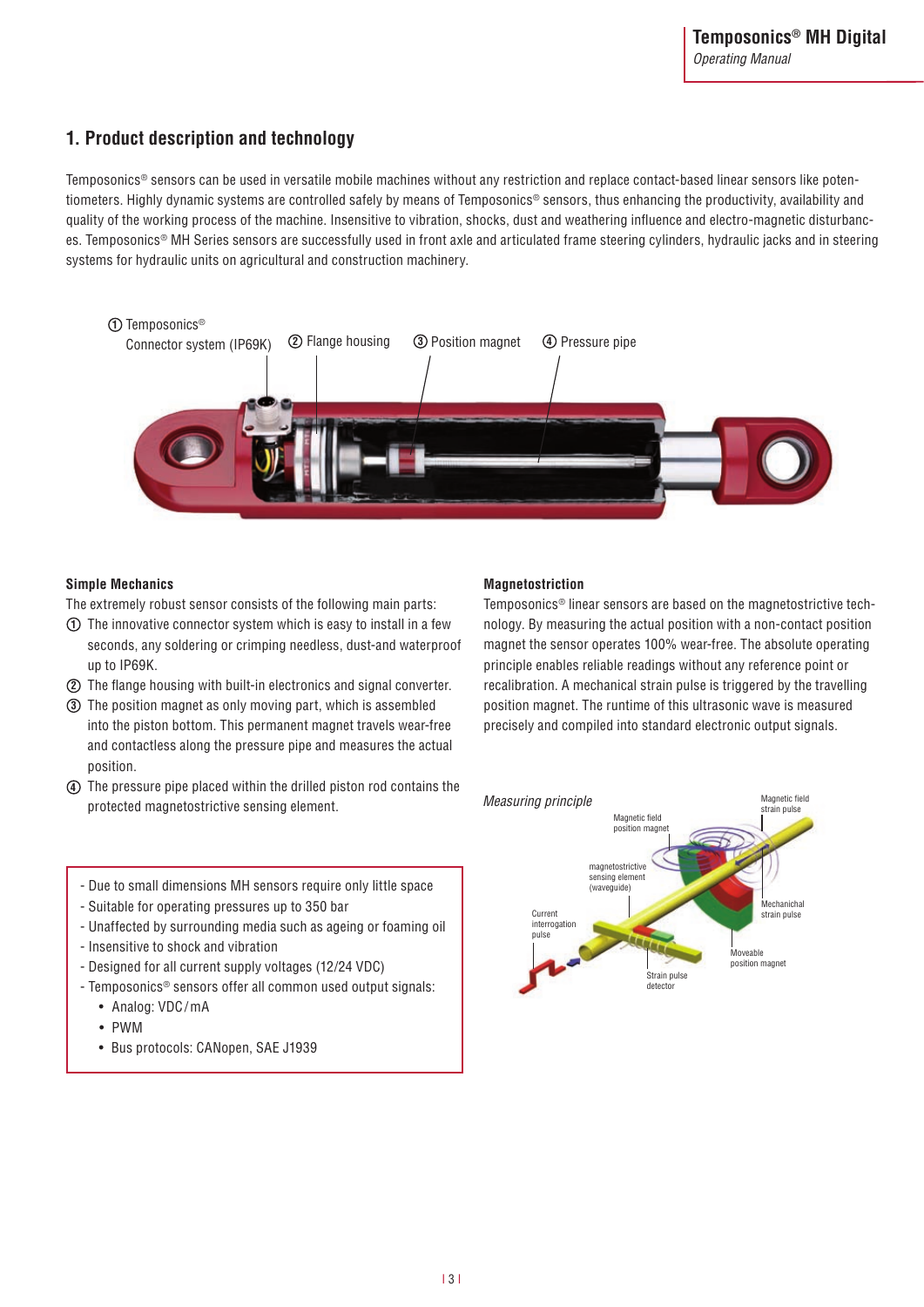# **2. Temposonics® MH series digital**

Temposonics® MH series sensors are designed for hydraulic cylinders. With the digital output configuration they are qualified to operate on electronic controls of mobile machines. Sensors with different bus protocols CANopen, CANopen Safety and SAE J 1939 are suitable for network applications on vehicles.

# **3. Safety and operating instructions**

Before starting the sensors operation, please, read this documentation carefully and follow the safety instructions. This technical documentation provides information on the mechanical installation of Temposonics<sup>®</sup> sensors by qualified personnel\* or trained service technicians who are familiar with sensor projecting and handling.

#### **Intended use**



Temposonics® MH series sensors are designed to use on mobile machines or vehicles with a battery power supply (12/24VDC). The sensors are built acc. to actual electrical engineering standards and meet the state of technology. EMC requirements for interference emission and immunity for mobile machines and vehicles fulfilled. Technical rules and notes for installation and operation in vehicle electronics to keep in mind.

The sensors are intended for measuring tasks in the field of mobile hydraulics. They are considered as accessories and must be connected to suitable evaluation electronics, e.g. a PLC, IPC, indicator or another type of electronic control unit.

As a prerequisite to ensure perfect and safe sensor operation, correct transport, storage, mounting, commissioning and careful operation are mandatory. The sensors may be used only in safe condition. To maintain this condition and ensure safe operation, installation, connection and service work may be performed only by qualified and authorized personnel.

#### **Information related to danger**

Information related to danger is intended for your personal safety and for the safety of the described product or connected equipment against damage.

### **Installation and operation**

If failure or functional disorder of the sensors cause danger for persons or imply a hazard of damage to operating facilities, additional safety measures such as plausibility checks, limit switches, EMERGENCY OFF systems, protective devices, etc. must be provided to prevent it. In the event of trouble, shut down the sensor and protect it against unauthorized operation.

To maintain the sensor operability, it is indispensable to observe the following information:

- Protect the sensor against mechanical damage during installation and operation.
- Don't open or dismantle the sensor.
- Connect the sensor carefully and make sure that the polarity of connections, the operating voltage as well as the shape and duration of control pulses are correct.
- Use only approved power supply units.
- Observing the permissible sensor limit values for operating voltage and environmental conditions etc. as specified in the product documentation is indispensable.
- Check and document the function of the position sensor regularly.
- Before activating the equipment, make sure that nobody's safety is impaired by starting machines.

#### **Repairs**

Repairs on the sensor may only be performed by MTS or a body that has been explicitly authorized by MTS.

#### **Warranty**

The MTS warranty period for the sensors and the accessories included in the scope of supplies in the event of material defects and faults occurred although the intended use has been observed is 12 months from the reception of products.

The MTS liability is limited to repair or replacement for every defective component of the unit. Warranty for defects due to incorrect use or excessive strain of the product as well as for wear parts is excluded. MTS rejects any liability for consequences or side effects in case of violation of the warranty provisions\*\*, independent of whether warranty has been assured or expected. This is also applicable in the event of an error or negligence committed by the company. MTS explicitly refrains from making any additional warranty promises. Representatives, agents, dealers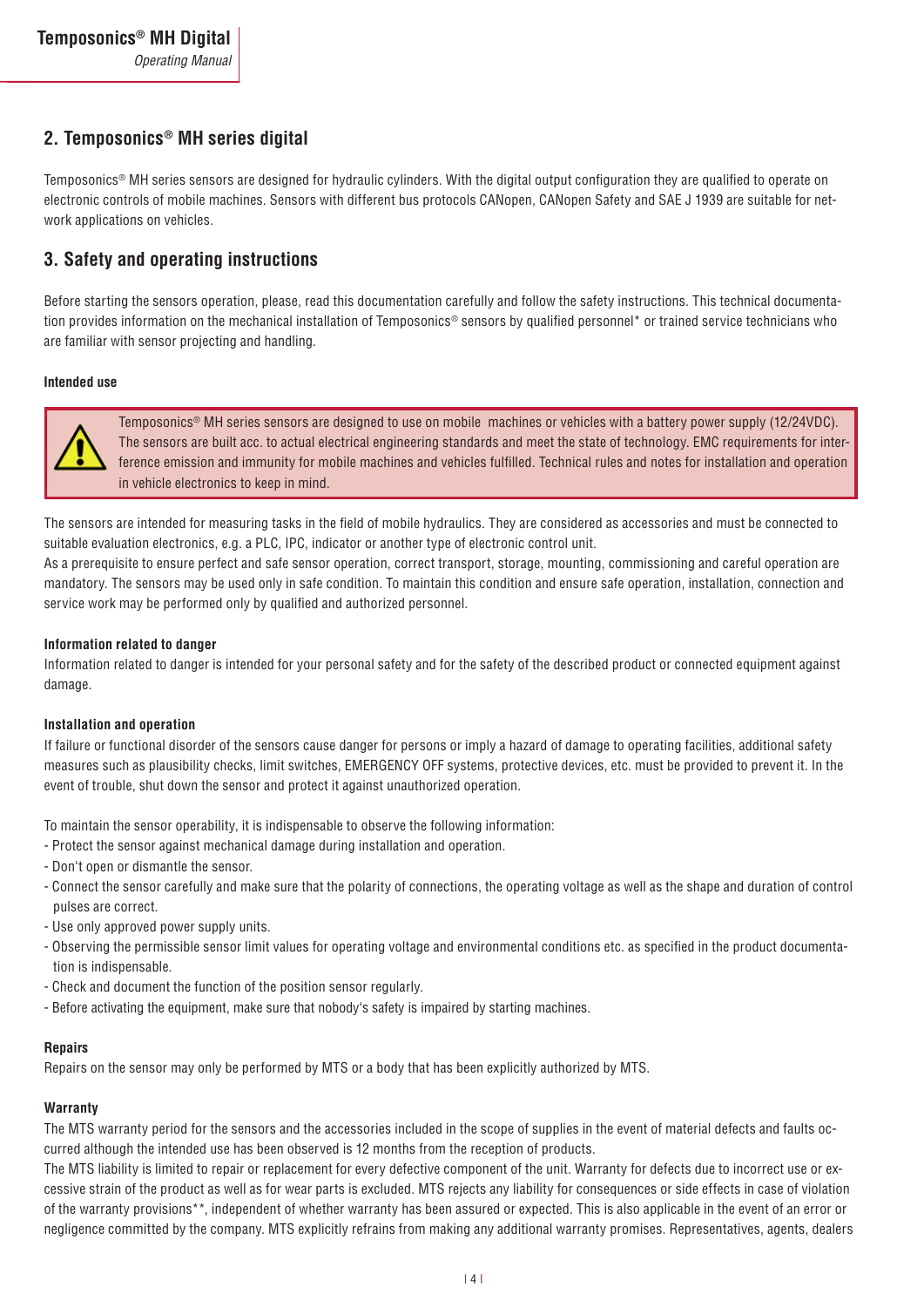and members of the personnel are not authorized to increase or change the warranty conditions.

- \* Qualified personnel means persons who are:
- familiar with the projection of safety concepts for automation equipment.
- competent in the field of EMC.
- have been trained adequately for commissioning and service work
- familiarized with the operation of the equipment and know the information required for perfect operation given in the product documentation.
- \*\* see MTS sales and supply conditions, e.g. available for download from www.mtssensor.com

#### **Symbols**

| <b>Symbol</b> | <b>Meaning</b>                                                                                                                                                                                 |
|---------------|------------------------------------------------------------------------------------------------------------------------------------------------------------------------------------------------|
|               | This sign identifies an important information                                                                                                                                                  |
|               | This sign indicates that, the personnel damage such<br>as death or bodily injury, or considerable damage to<br>property are susceptible to occur, unless appropriate<br>precautions are taken. |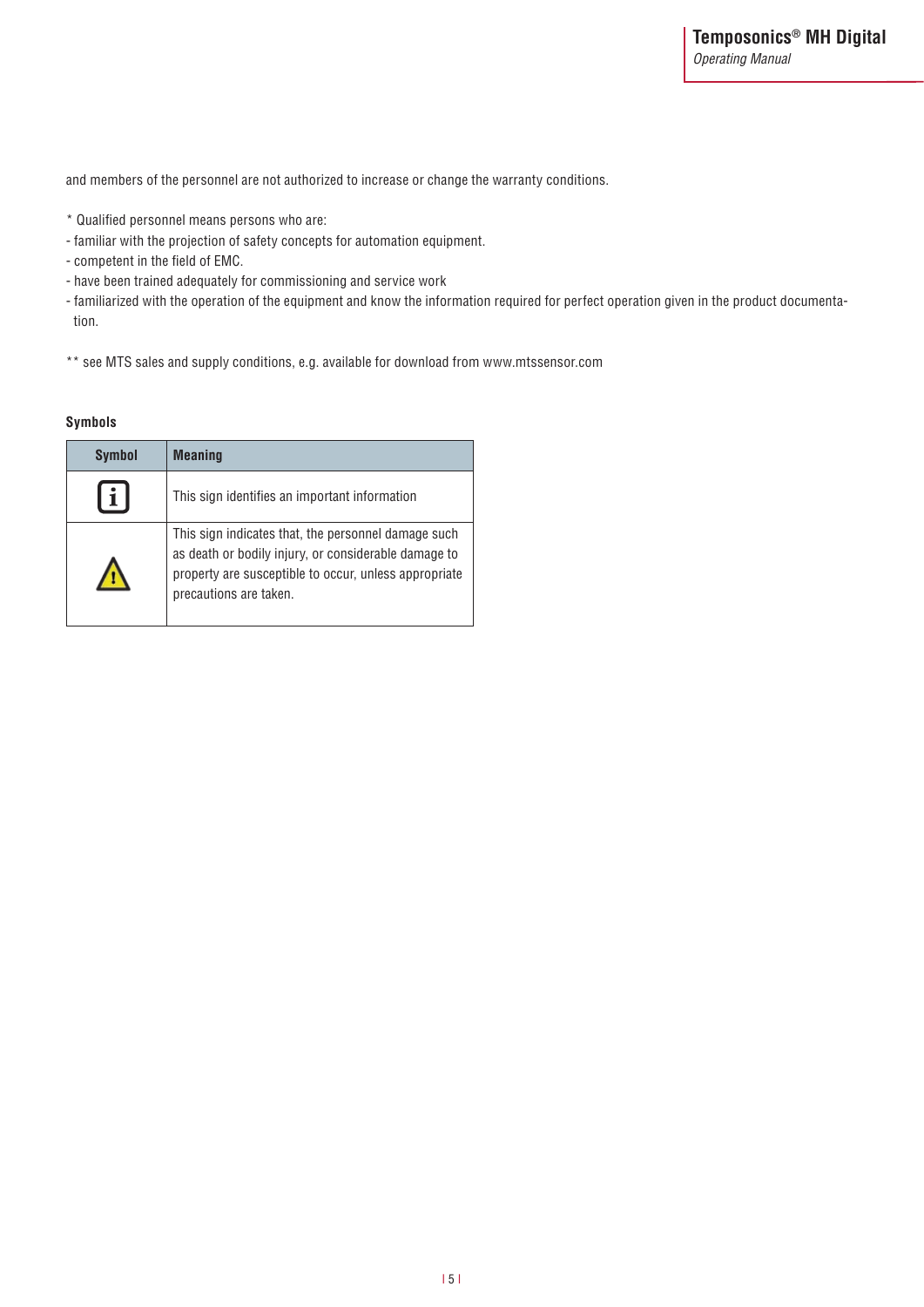# **4. Electrical connection**

Temposonics® MH sensors are equipped with an M12 connector. For simple connection to a CAN bus, the connector pin allocation is in compliance with the CiA-DR 303-1 specification.



Detailed information on the mechanical installation of the sensor into the mobile hydraulic cylinder is given in the installation manual. During installation, make sure that cables are located correctly inside the cylinder. The cables must not be squeezed and should be laid without mechanical stress.

### **Protection types**

To connect the sensor under harsh environmental conditions, ideally a PUR cable with an integral connector and a stainless steel lock nut should be used. For connection according to protection types IP68 and IP69K, a corresponding tested mating plug is required.

### **4.1 Connecting diagram**

Connection type: M12x1 connector system, 5-pin connector



#### **Pin assignment M12 connector**

| 12 / 24 VDC | 2 |   |
|-------------|---|---|
| GND         | З | 3 |
| CAN_HI      |   |   |
| CAN_LO      | h |   |
| n.c.        |   |   |



*Fig. Core output of MH sensors CANbus*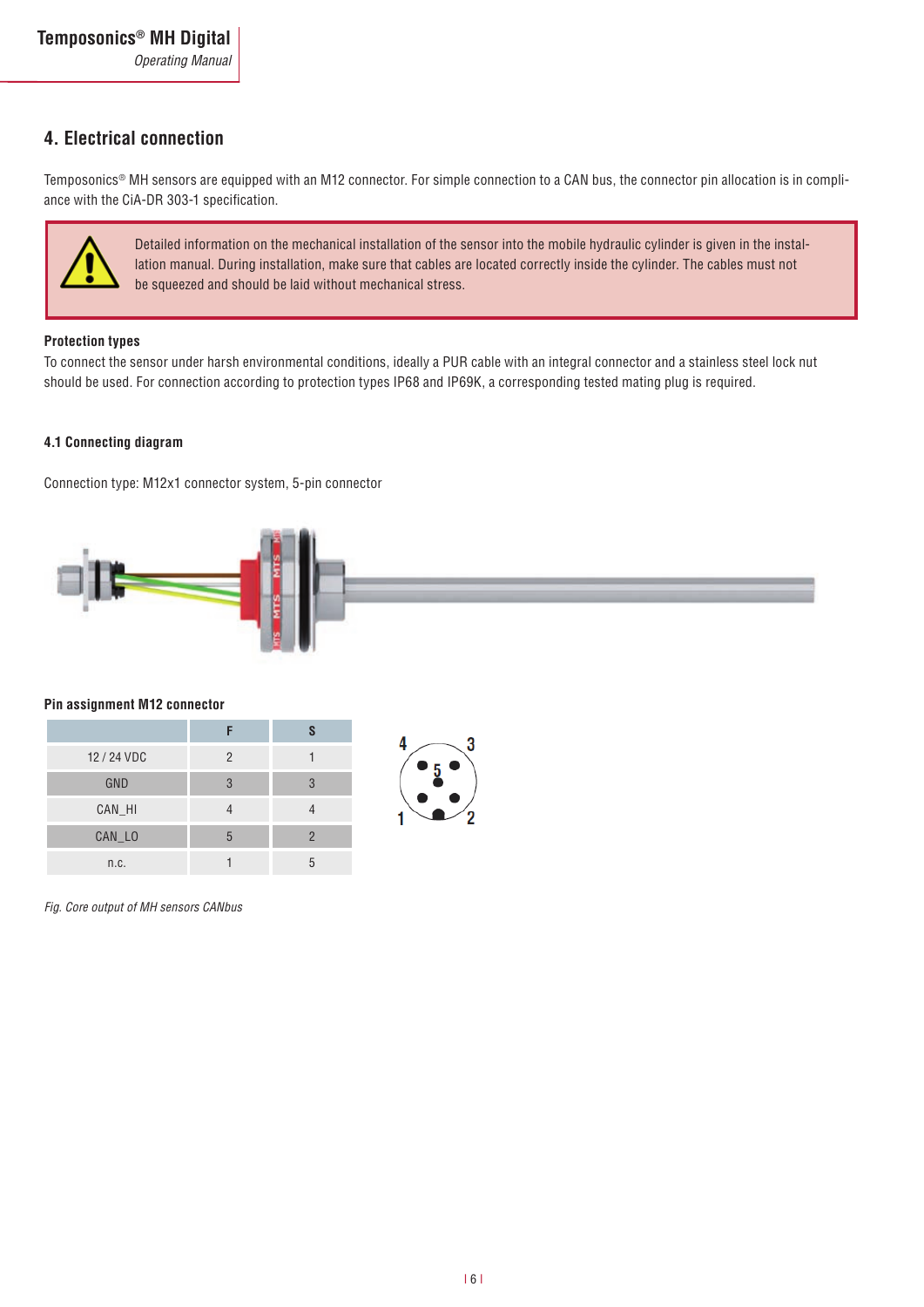### **4.2 Order of connection**

### **MH sensor with digital output**

Correct Connection



### **Please pay attention to connecting sequence!**

| <b>Order</b> | Wire color | <b>Assignment</b> |
|--------------|------------|-------------------|
|              | <b>BN</b>  | 12/24 VDC         |
|              | <b>WH</b>  | GND               |
| 3            | GN         | CAN_Lo            |
|              | YF         | CAN Hi            |

### VDC-GND





**Protection against wrong polarity of VDC-GND is always ensured. The signal must always be connected to the controller input.**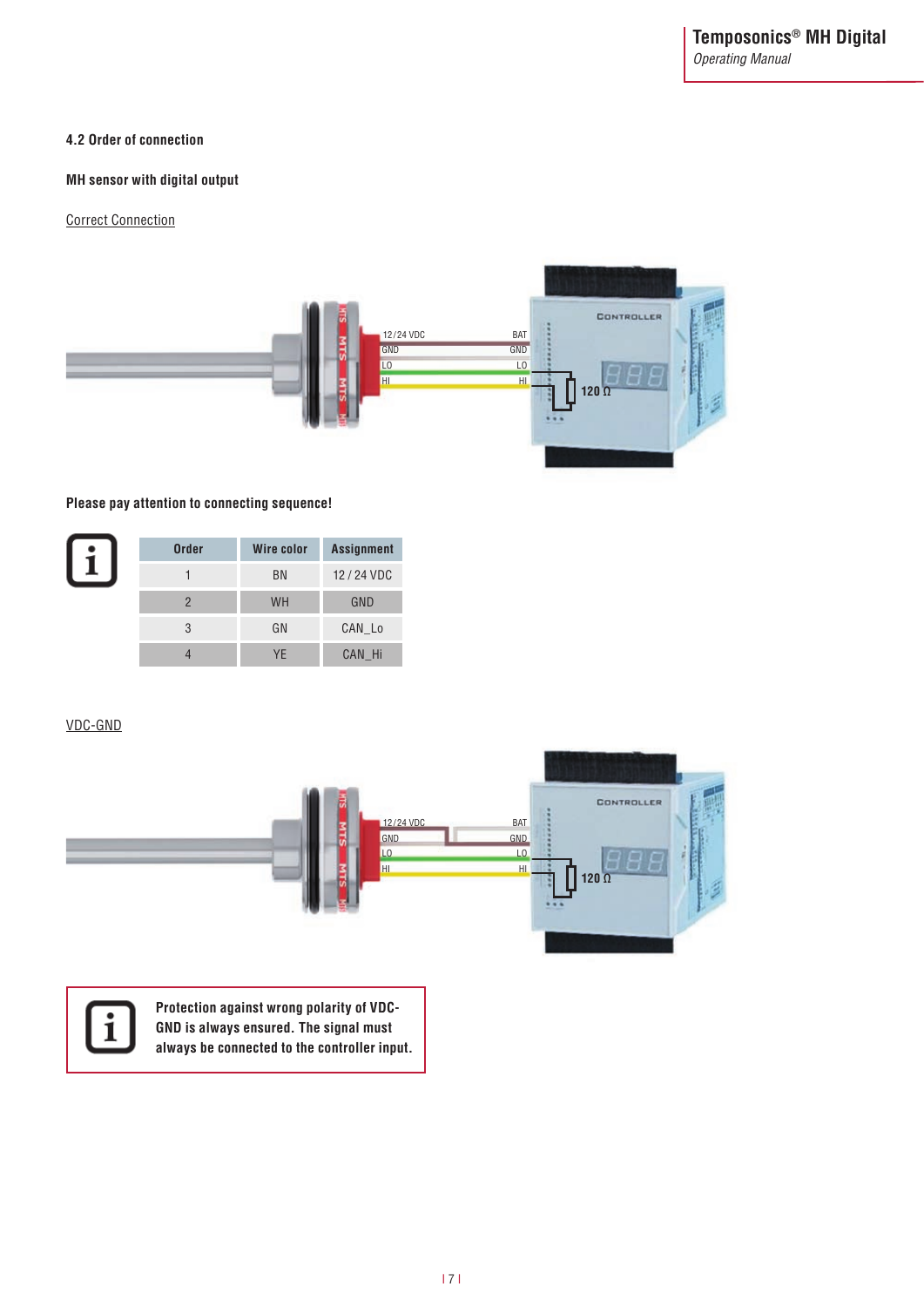#### **4.3 Bus termination / Network connection**

In a 2-wire bus system like a CAN bus, serial data transmission is used, whereby the voltage difference between CAN\_HI and CAN\_LO is the bit information. To attenuate signal reflections at the open end of the bus, the data lines must be connected using a 120 Ω terminating resistor. The resistor should be inserted between the CAN\_HI and CAN\_LO data lines.

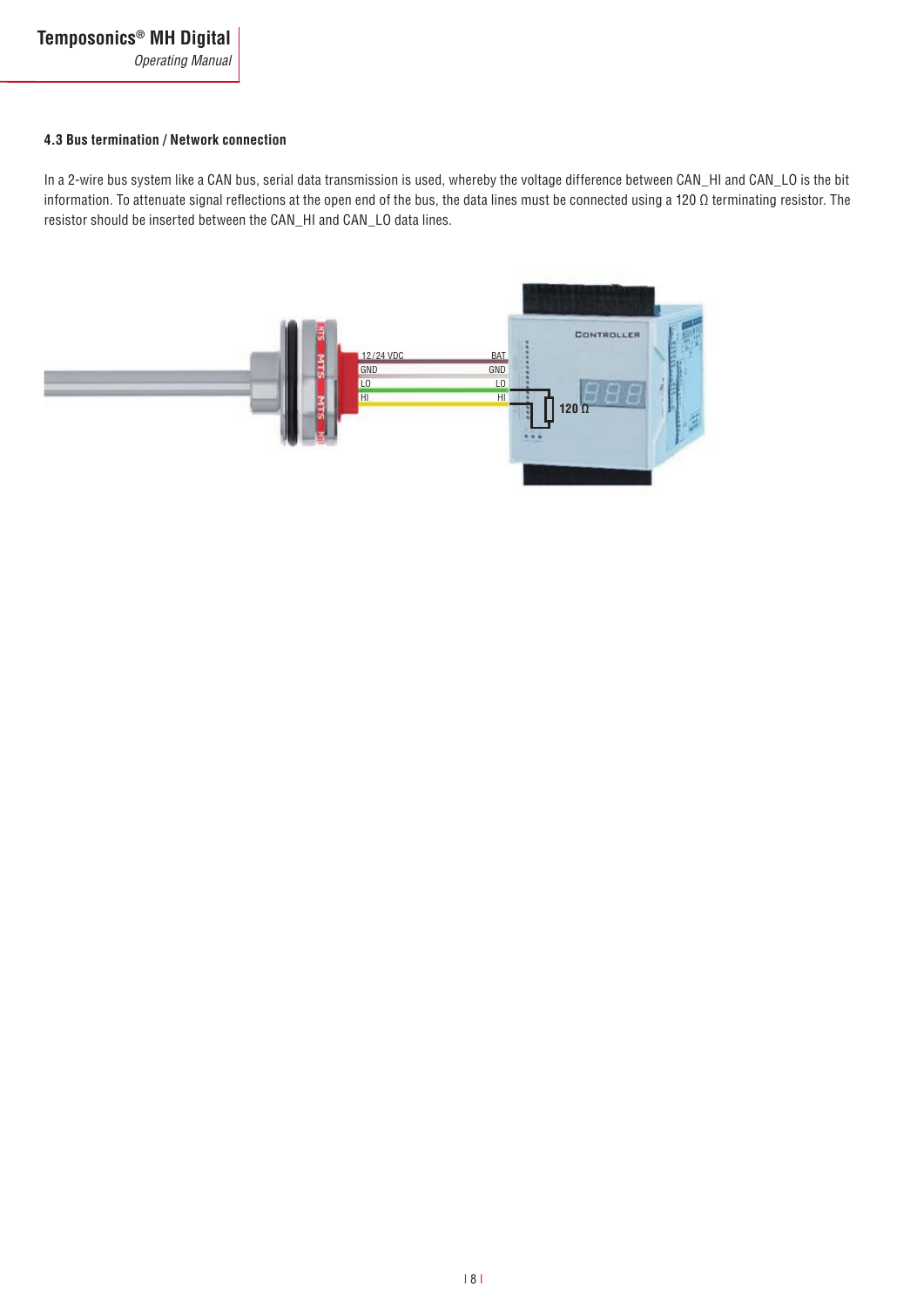#### **4.4 Connection in the network**





### **Caution!**

Please pay attention to individual Node ID's in network.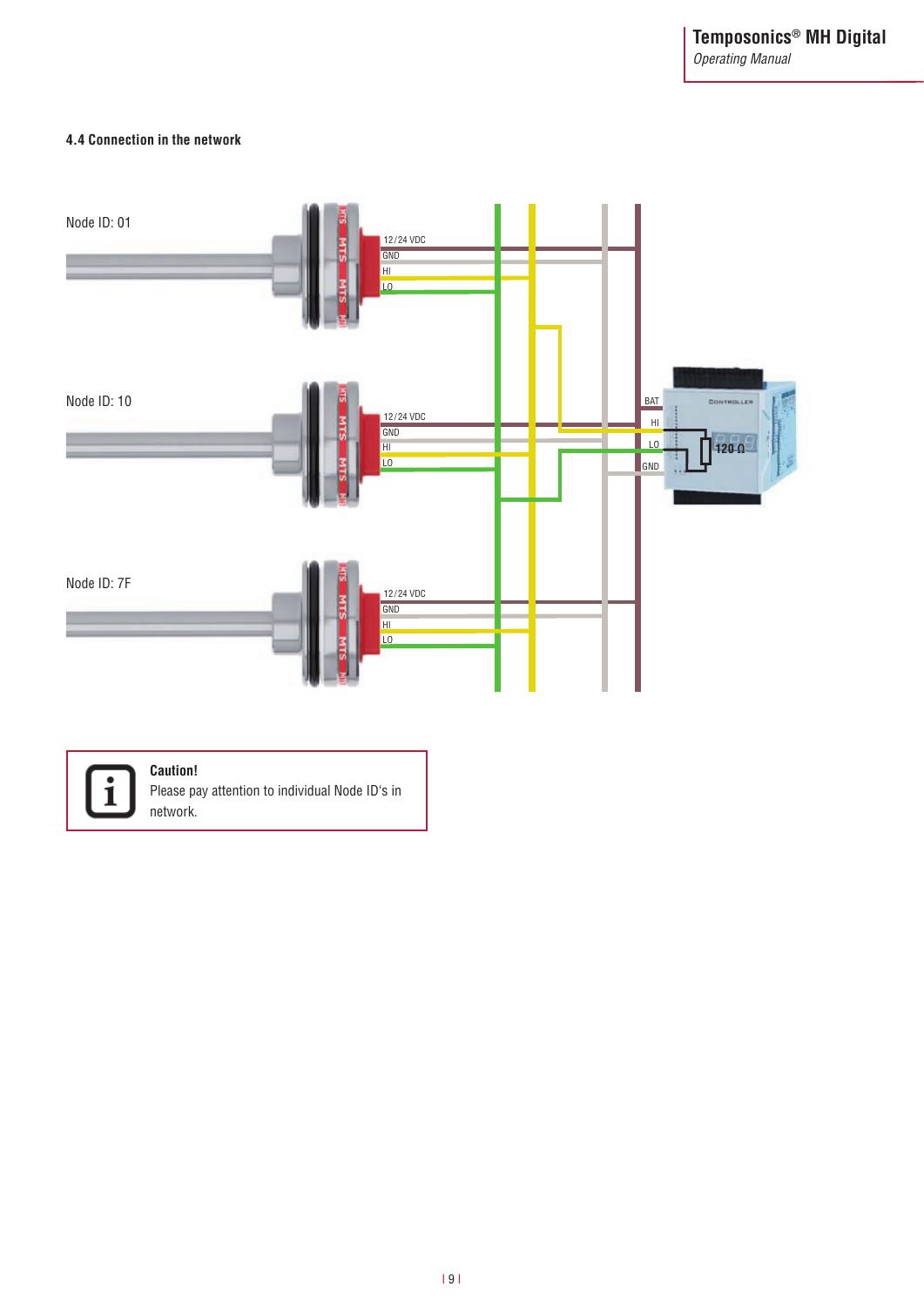#### **Machine ground**

To ensure perfect operation of the sensor, the hydraulic cylinder must be connected to the machine ground. Equipotential bonding is often ensured by the mechanical contact between the cylinder and other machine elements. If the cylinder is connected with the machine separately, separate grounding, for example via a grounding strap directly on the cylinder must be ensured.

Cable shielding<br>
In the installed condition, the sensor is shielded sufficiently by the<br>
metal hydraulic cylinder. For this reason, no separate shielding is<br>
taken via the M12 connector. If a shielded cable is used, certai



Diesel Motor / Diesel Engine

- Electrical power supply from battery (charged by generator)

- Load dump protection and EMC requirements acc. to vehicle standards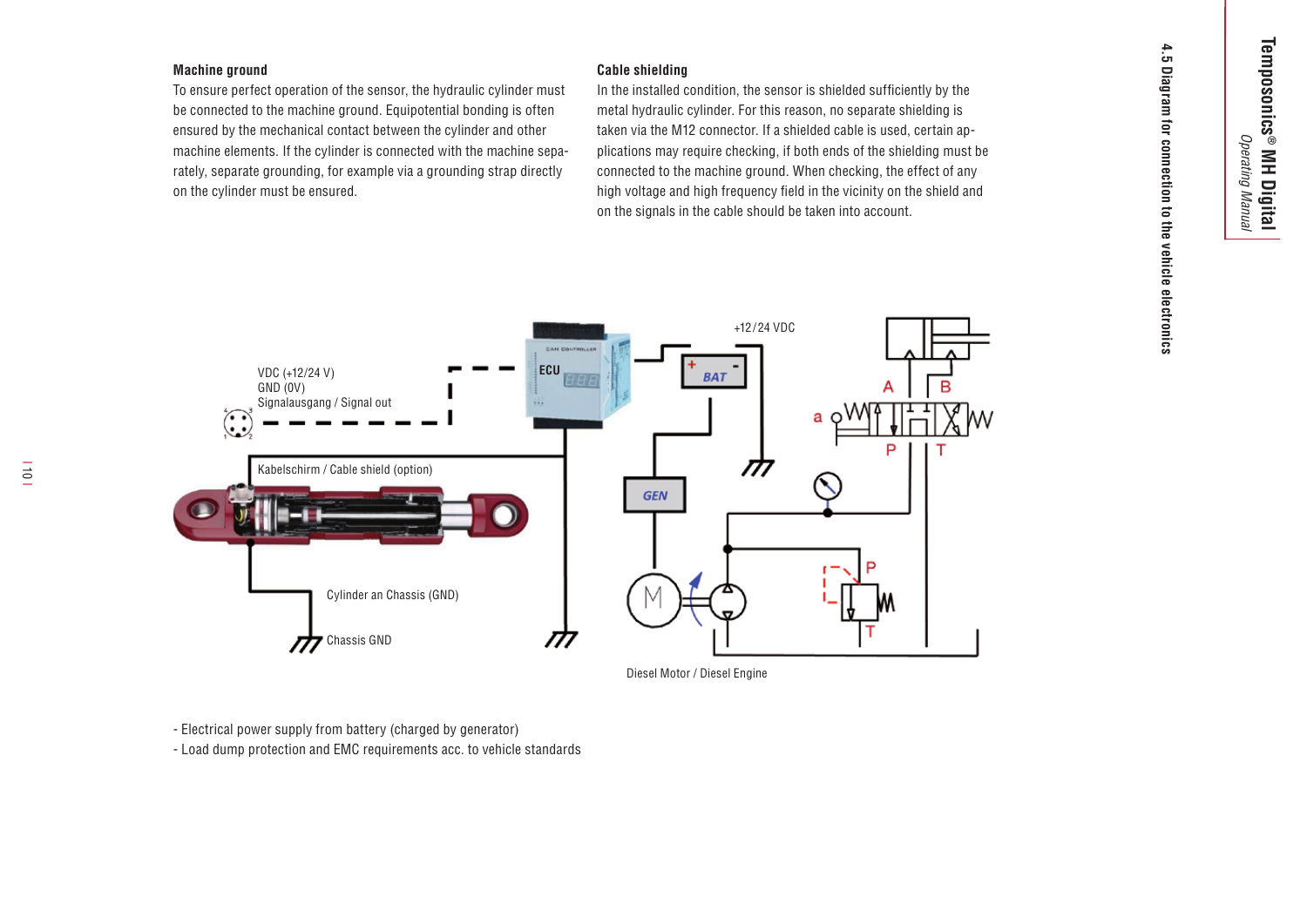

 $\equiv$ 

- 1. Conductive metal Connector Housing Cylinder to chassis earth- input filter of sensor become active.
- 2. Cable shield connected to chassis GND on both sides: Protection against electro-magnetic interference.

| <b>Shortcut</b>          | <b>Sensor</b> | ECUI      |
|--------------------------|---------------|-----------|
| HI/LO to Chassis (GND)   | $\cdot$ :     |           |
| +24 VDC to Chassis (GND) | $(\cdot)$     | $\approx$ |
| GND to Chassis (GND)     |               |           |

Within the ECU a protection from +24 VDC to Chassis GND must be installed.

**Signal GND and power supply GND**

Signal GND and power supply GND

Input Controller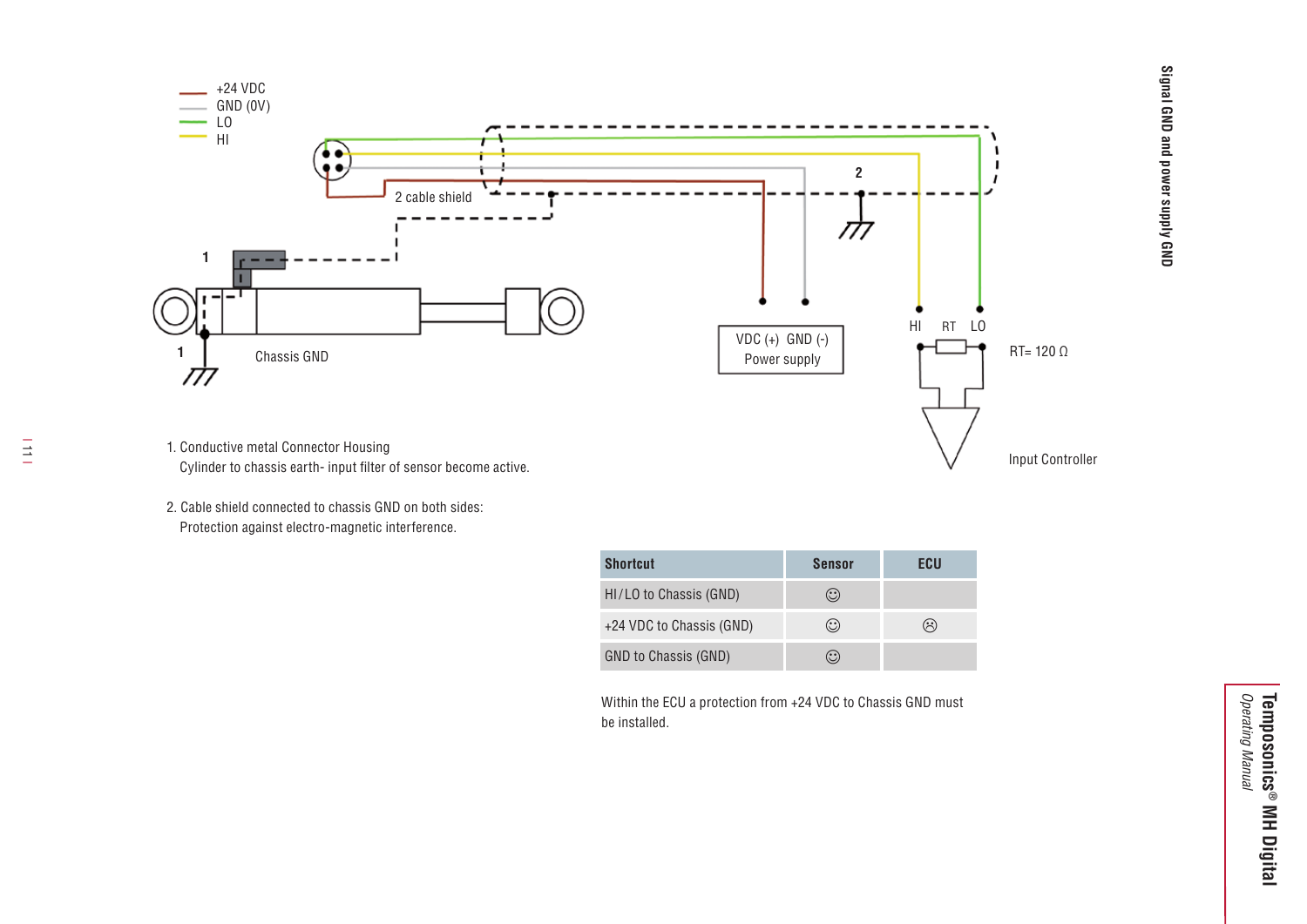# **5. Operation and function**

### **5.1 Insulation checks**

Part of the testing performed on off-road mobile machinery can be insulation checks. During these checks, high voltages are applied to determine the dielectric strength of the cables against the housing (insulation resistance). For testing, all connecting cables must be disconnected from the sensors. Otherwise, stray voltage flowing through the sensor protective circuitry against ground can cause damage or failure of these components and of the sensors.

#### **5.2 Welding**



After installing the cylinder in machines, welding work on adjacent components can be necessary. If a grounding tong is applied directly or too closely to the cylinder, welding currents can be transmitted to the sensor via the cylinder and cause burning of the sensor pipe or damage of internal sensor components. Cylinders mostly consist of two assemblies: the lower part with the cylinder pipe (Figure, shown in dark gray) and the piston with the piston rod (light gray). These components are isolated electrically from each other by gaskets, bearings and slide rails. This means that, normally, no current flow is possible. With cylinders, however, the welding current may be transmitted from the piston to the cylinder pipe. In this case, an electrical connection causes the entire welding current to flow through the sensor pipe and the sensor head, thus damaging the electronics. Moreover, the cylinder and/or the gaskets are destroyed.

#### **For this reason, the instructions given below must be followed:**

- Cut or disconnect all sensor connections during welding.
- Never fasten the grounding point at the piston rod or at the cylinder pipe.
- Never perform welding work on a part of the cylinder, if a sensor has been installed.
- Never perform welding work near a cylinder, if a sensor has been installed.
- Due to isolating bearings, plastic slide bearings or grease in the contact points, electric potentials/voltages can build up at every bearing point of machines. Accordingly, similar effects as on hydraulic cylinders can be produced.

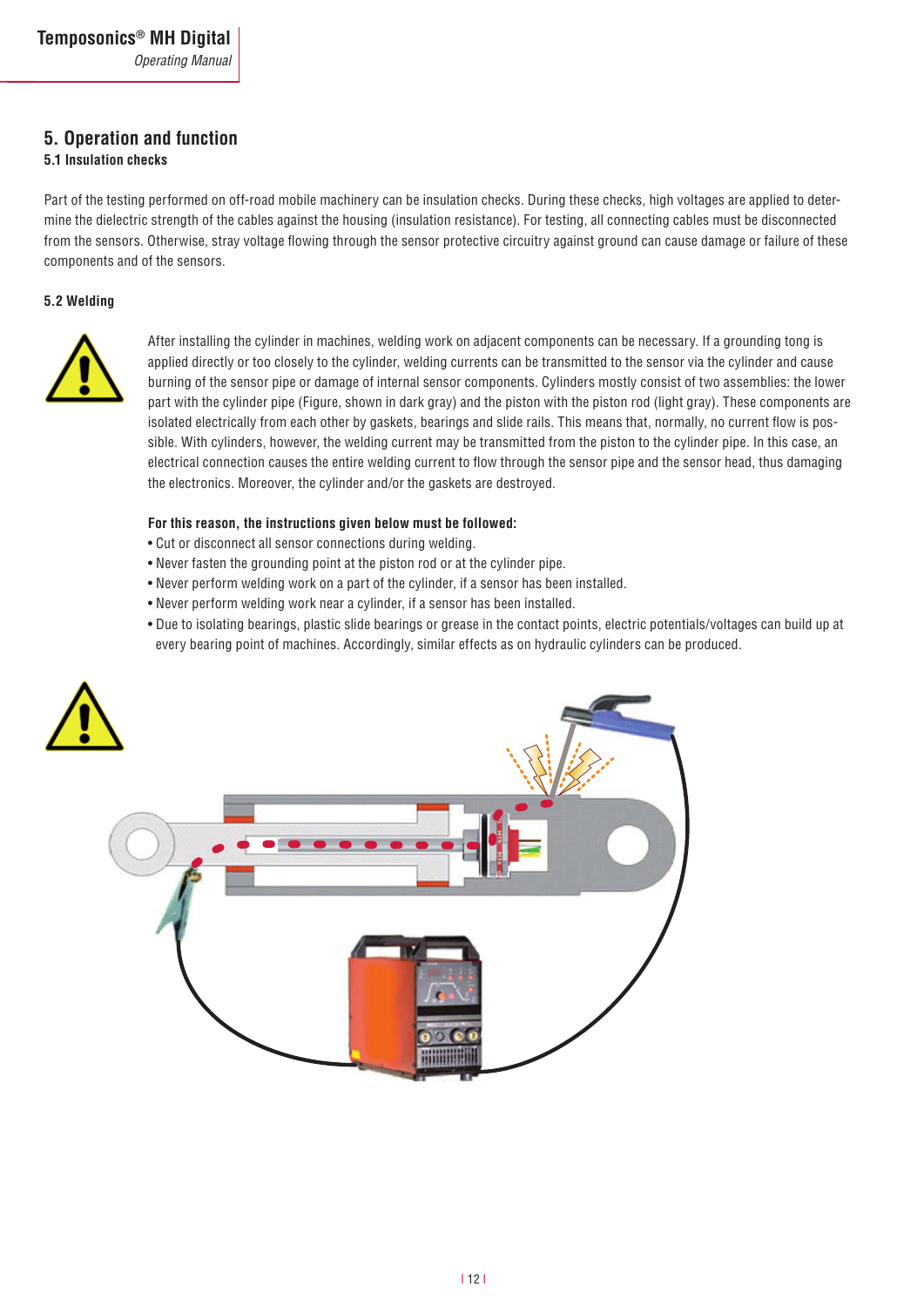# **6. What should be done in the event of functional disorder?**

### **6.1 Typical installation faults and their consequences**

| Cause                                                   | <b>Consequences</b>                                                                                                                        |
|---------------------------------------------------------|--------------------------------------------------------------------------------------------------------------------------------------------|
| Faulty pin allocation                                   | No signal                                                                                                                                  |
| Ambient temperature too high                            | Component failure                                                                                                                          |
| Cylinder borehole too small                             | Component damage because the sensor has been hammered down too<br>violently                                                                |
| Cylinder borehole after welding too small               | Component damage because the sensor has been hammered down too<br>violently                                                                |
| Pointed or sharp edges                                  | Damage to cables and cores                                                                                                                 |
| Rude sensor handling                                    | Destruction of internal components, cables and connectors                                                                                  |
| Welding after installation                              | High-energy voltage peaks or currents are fed to the sensor head, damage of<br>housing components or electronics components                |
| Destruction of cables                                   | Short circuit, electronics failure                                                                                                         |
| Untight connectors                                      | Liquids can penetrate into the sensor housing through cables or strands and<br>cause short circuit or corrosion of electronics components. |
| Distance washers missing or installed in wrong<br>order | Signal offset = $5 \text{ mm}$                                                                                                             |
| Faulty connection of ground / shield                    | Output signal trouble or destruction of electronics                                                                                        |

### **6.2 Test and programming**

A separate test device can be used for testing the sensor functionality. For function testing, and in order to minimize the sources of trouble during testing, the test device should be connected to the sensor only directly. Via a PC, the sensor function can be tested and basic sensor settings (node ID, baud rate, cycle time) can be realized very easily.

| <b>CAN Hardware Interface:</b><br><b>MTS</b><br>G Systec<br>$\cap$ Peak<br><b>SENSORS</b>                                                                         | Systec USB CAN Adapter (3.11) [3.10.8] |                                   | Help                                      |
|-------------------------------------------------------------------------------------------------------------------------------------------------------------------|----------------------------------------|-----------------------------------|-------------------------------------------|
| CAN Protocol                                                                                                                                                      | <b>Baud Bate</b>                       | Node ID                           |                                           |
| CAN Open Protocol (CXX)<br>$\overline{ }$                                                                                                                         | 500 kbit/sec                           | $\overline{01}$<br>$\overline{ }$ | hexadecimal                               |
| Start                                                                                                                                                             | Stop:                                  | Search For Sensor                 |                                           |
| Sensor Test Timestamp: 12/02/2009 10:09:12 AM<br>CAN Protocol: CANOpen Protocol (CXX)<br><b>Baud Bate: 500 kbit/sec.</b>                                          |                                        | Position [mm]                     | Velocity [mm/sec]                         |
| Node ID: 01h<br>Attempting communications with sensor<br><b>Success</b><br>Sensor Model:<br>Sensor Serial Number 09102009<br>Sensor Firmware Revision: 6250731103 |                                        | 255.000                           | 0.000                                     |
| Starting sensor data stream<br>Success.<br>Streaming sensor data, click Stop to end<br>Sensor data stream ended                                                   | Position (mm)<br>260                   |                                   |                                           |
|                                                                                                                                                                   | 250<br>'n                              | 10                                | 20<br>30 <sup>2</sup><br>40<br>Data Point |
| Communications Log<br>Messages                                                                                                                                    | Graph Channel                          |                                   |                                           |
| Modify Parameters                                                                                                                                                 | ← Position                             | Setup Graph                       |                                           |
| Print                                                                                                                                                             | C. Velocity                            | <b>Reset Graph</b>                |                                           |

*Fig. Software of the Temposonics® MH series CAN test kit (order number: 254267)*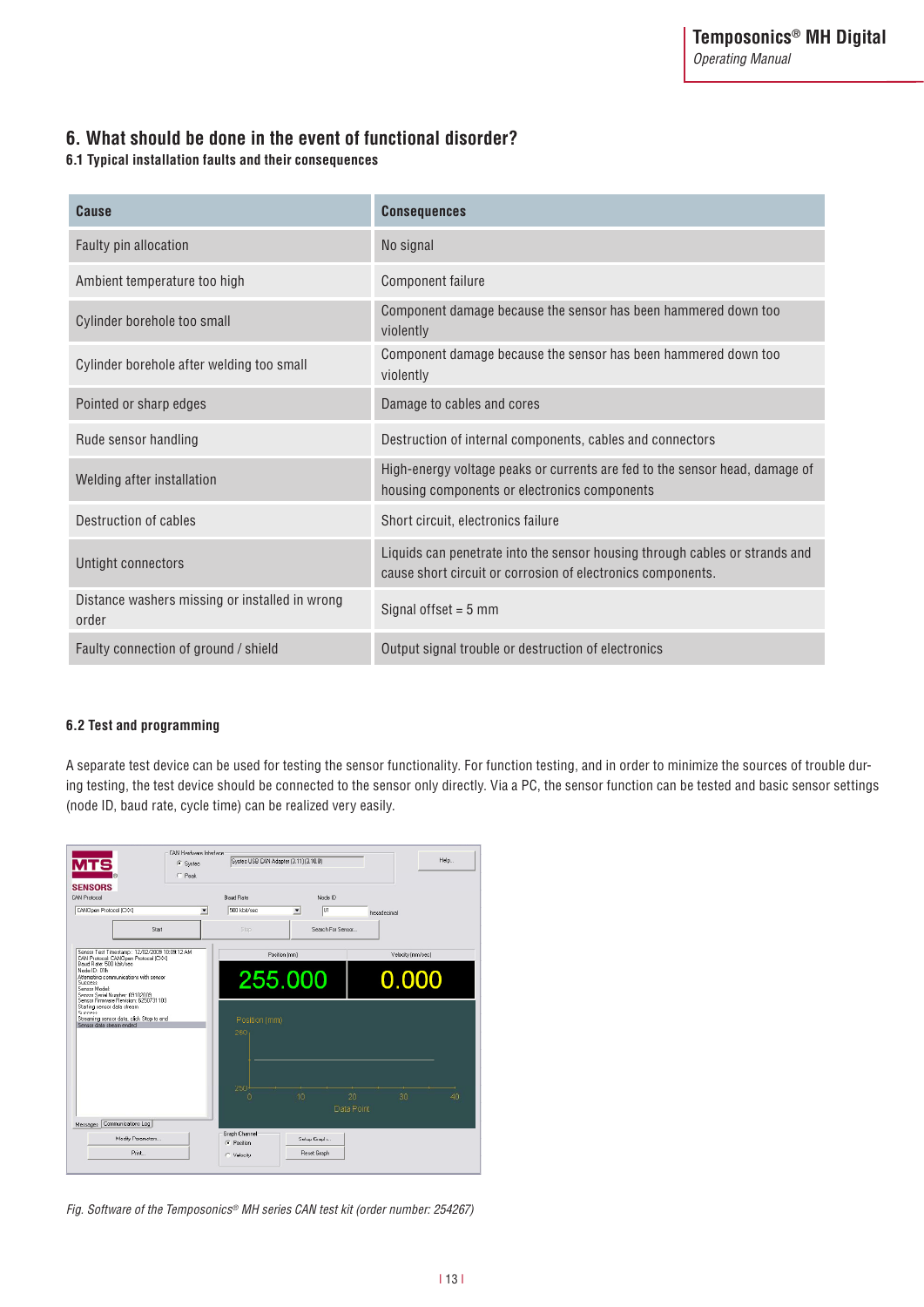# **7. CAN Bus protocols**

The ISO 11898 international standard CAN bus (Controller Area Network) is a machine level, open field bus for fast serial data transfer between a central process control system (master) and decentralized intelligent field instruments (slaves). Various protocols, which have been developed for a variety of applications and by different user groups can be used for data transfer.

Depending on order, Temposonics® MH sensors support the following protocols: CANopen, CANopen Safety or SAE J1939. The selected configuration affects the integration into the network and the operating characteristics of the sensor. According to the specific version, the following commissioning and control procedure is required.



Please take notice of the following programming instructions: 901 491 SAE J1939, 901 492 CANopen Safety, 901 493 CANopen

# **8. System description and modes of operation**

### **CANopen**

The CANopen version of the Temposonics® MH sensor is suitable for operation as a slave in CAN bus networks using the CiA Standard DS 301 V3.0 data protocol. The protocol corresponds to the DS 406 V3.1 encoder profile. The sensor is directly connected to the bus, thus representing a node in the bus system.

Four different modes of operation that correspond to the states defined in the CANopen standard are used. Initiated by the controller, these network modes are:

**Initialization:** Sensor starting phase. The sensor undergoes hardware initialization and loads the standard configuration which has been saved previously.

**Pre-Operational:** In this mode, the sensor can be configured via the CAN bus.

**Operational:** In this mode of operation, the sensor sends process data. The sensor loads measurement information onto the CAN bus.

**Stopped:** When this mode has been activated, the sensor stops communicating and waits for further commands.

#### **CANopen Safety**

For safety-relevant applications, the CANopen safety protocol (EN 50325-5) has been specified as a further development of CANopen. The protocol corresponds to CiA standard DS 304. Temposonics® sensors with CANopen safety implementation are certified according to SIL2 (IEC/EN 61508) and can be used in safety-critical areas. Fundamentally, the protocol is based on the CANopen protocol, however, only certified components may be used.

The protocol enables safety oriented devices to be used together with devices that aren't safety-oriented in CANopen network. In this way, reliable control systems similar to those realized in conventionally wired technology can be implemented. For this purpose, safety-critical data is transmitted redundantly.

#### **SAE J1939**

SAE J1939 is a multi-master protocol developed especially for applications in the mobile field. The specification has been developed by the Society of Automotive Engineers and is used for commercial and conveyor vehicles as well as for construction, agricultural and forestry machines.

A network consists of various ECUs (Electronic Control Units), each of which is able to control several CAs (Controller Applications). Messages are addressed to a CA. After starting the operation, automatic assignment of the bus sharing units takes place. When it has been completed, the CAN bus sharing units are fully operable.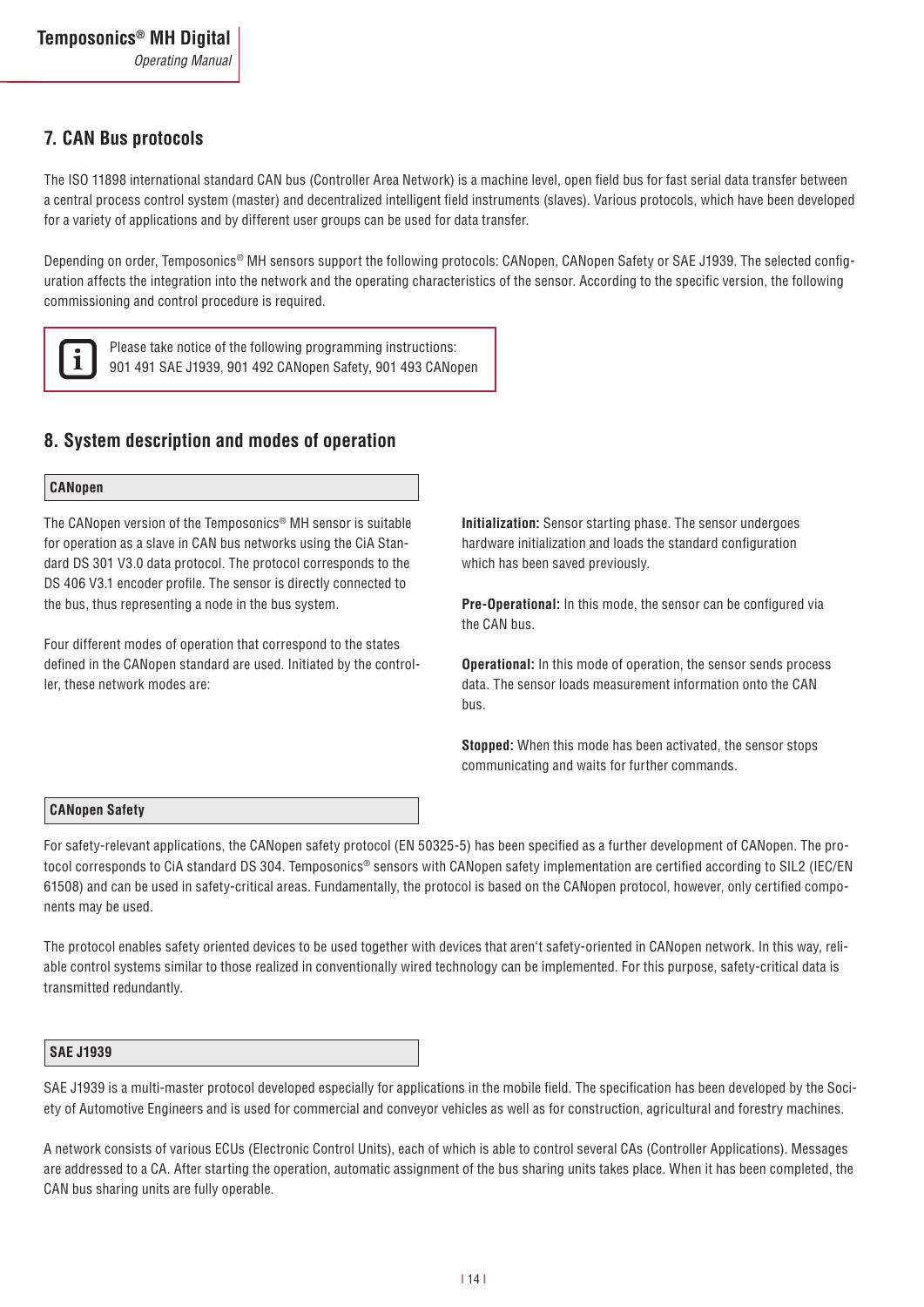# **9. Communication objects**

### **CANopen & CANopen Safety**

The information flow of function data and user-specific information is subject to a data protocol according to OSI model (ISO 7498). The CiA (CAN in Automation) user organization is in charge of the CAN bus technology and its further development.

During the "operational" mode of operation, the evaluation electronics integrated in the sensor convert the measured information into CAN messages and send them onto the bus, where the information is read and processed by the control system. For this purpose, the characteristics and functions of the sensor are stored in the internal object directory (see below).

The CAN bus uses the following communication objects for data transfer on the bus:

#### **SDO (Service Data Object)**

parameters relating to the sensor configuration are introduced or read using the SDO. This is performed by access to the internal object directory of the sensor. To process SDOs, the sensor must be in the "pre-operational" or "operational" mode.

### **PDO (Process Data Object)**

**Heartbeat-Object**

The real-time data transfer of position and velocity states is performed by PDO messages and generated in operating condition ,operational' only.

#### **NMT (Network Management)**

for control of the network and individual component status. Can be also used for monitoring using the following objects:

#### **SYNC-Object**

synchronizes the bus communication, i.e. synchronous PDOs are sent to the control system after receiving a SYNC object.

#### **Emergency-Object**

sends error messages. As the priority of error messages is generally higher than the priority of PDOs, error messages are transmitted prior to PDOs.

The structure of a message in the CANopen protocol is as follows:

| <b>SOF</b> | <b>Arbitration</b> | <b>Control</b> | Data field         | <b>CRC</b><br><b>ACK</b>     |  | <b>EOF</b> | Interframe space |  |  |
|------------|--------------------|----------------|--------------------|------------------------------|--|------------|------------------|--|--|
|            |                    |                | 08<br><b>Bytes</b> | $15 \quad 1 \quad 1 \quad 1$ |  |            |                  |  |  |

*Fig. CAN bus data protocol*

#### **CANopen Safety – Redundant Data Transmission**

To meet the high safety requirements for SIL applications, the CANopen Safety protocol provides redundant data transmission of safety-critical information. The safety functions are realized via special communication objects termed SRDOs (Safety Related Data Objects).

#### **SRDO (Safety Related Data Objects)**

For detection of transmission errors, messages are transferred redundantly in SRDOs. Each data set is sent in two separate messages, whereby the second message is sent bitwisely inverted with a different identifier. The interval at which two SRDOs are sent is predetermined by the SRVT (Safety Related Validation Time) and the SCT (Safeguard Cycle Time). This interval between two SRDOs must not be exceeded, otherwise the SRDO is not valid and rejected by the receiver.

The Heartbeat Object is for error control purposes and signal the presence of a node and its state. The Heartbeat is a periodic message of a device to one or several other network nodes. It indicates that the sending node is still working properly.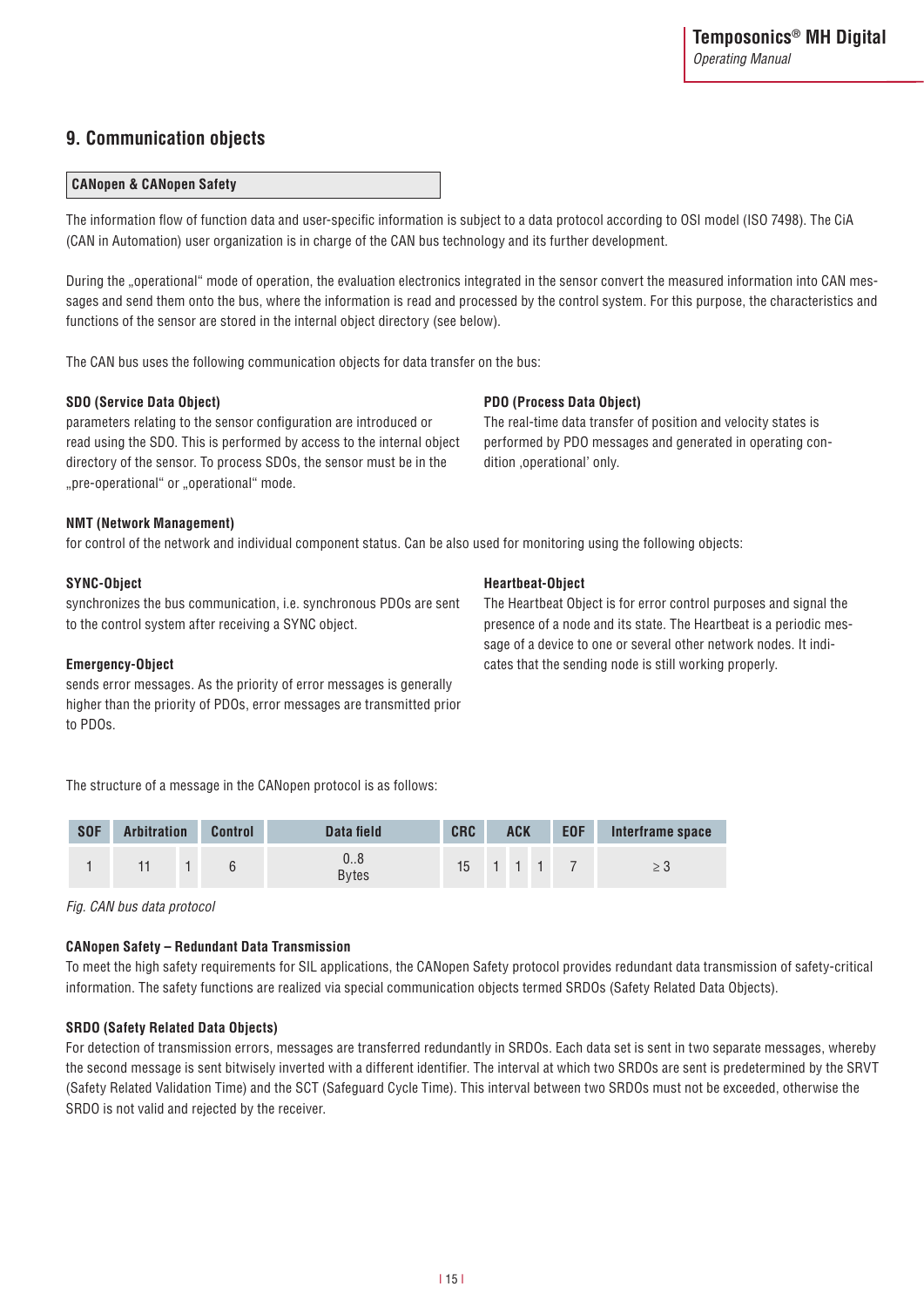#### **SAE J1939**

SAE J1939 is provided with extended message arbitration. Compared to CANopen, the message identifier has been extended to 29 bits. Due to this protocol extension, different message prioritization and assignment of bus sharing units is implemented. For large quantities of data, in particular, utilization of a separate transport protocol is possible. The communication objects are:

#### **PDU (Protocol Data Unit)**

In general, the protocol distinguishes two types of messages. The PDU1 message format is used for peer-to-peer data transmission. Messages in PDU2 format are addressed to all bus sharing units.

#### **PG (Parameter Groups)**

Process data and parameters in a message are transmitted in groups. This means that a standard set of parameters is read or transmitted with a message. This parameter group data structure determined in the protocol permits an efficient bus load.

#### **PGN (Parameter Group Number)**

PGN is used for explicit and standardized identification of parameter group.

#### **SPN (Suspect Parameter Number)**

Is given by protocol and used for unique identification of parameter signal. Hereby all J1939 compatible devices are informed about the parameter structure.

#### **TP (Transport Protocol)**

is used for separate data transmission above 8 Bytes.

According to the SAE J1939 protocol, a message has the following structure:

|            | <b>PDU</b>         |        |                               |                 |             |                |                    |                  |  |            |                     |            |
|------------|--------------------|--------|-------------------------------|-----------------|-------------|----------------|--------------------|------------------|--|------------|---------------------|------------|
| <b>SOF</b> |                    |        | <b>Arbitration identifier</b> |                 |             | <b>Control</b> | Data field         | <b>CRC</b>       |  | <b>ACK</b> |                     | <b>EOF</b> |
|            | Priority<br>্<br>J | C<br>ے | PDU<br>Format                 | PDU<br>Specific | Source<br>8 |                | 08<br><b>Bytes</b> | 15 <sup>15</sup> |  |            | $1 \quad 1 \quad 1$ |            |

*Fig. CAN bus data protocol with J1939 identifier*

## **10. Starting the operation**

After having performed the electrical connection to the network, the sensor is ready to start the operation and configuration. Prior to the actual system start-up, however, the communication parameters for operation in the CAN bus must be set. Only the basic procedure is described in these operating instructions. For the applicable commands used to realize the sensor setting, please, refer to the enclosed programming instructions.

#### **10.1 Node parameter setting**

#### **CANopen & CANopen Safety**

To operate the sensor in the CAN bus, the network characteristics must be defined. The basic settings for integration of a bus sharing unit are made using LSS (Layer Setting Services). Each sensor (node) in the CAN network is provided with a unique definition due to its LSS address. This address is composed as follows.

#### **LSS Adress:**

|                 | <b>CANopen</b>  | <b>CANopen Safety</b> |  |  |
|-----------------|-----------------|-----------------------|--|--|
| Vendor-ID       | 0x40            |                       |  |  |
| Product-code    | Cxx 0x43787800  | Sxx 0x53787800        |  |  |
| Revision number | 1.01 0x312E3031 | 2.00 0x322E3030       |  |  |
| Serial number   | e.g. 04301234   |                       |  |  |

Moreover, parameters specific to the CAN bus, such as baud rate and node ID are configured and saved via the LSS service. Both the baud rate and the node ID of the sensor must be configured for operation in the particular CAN bus.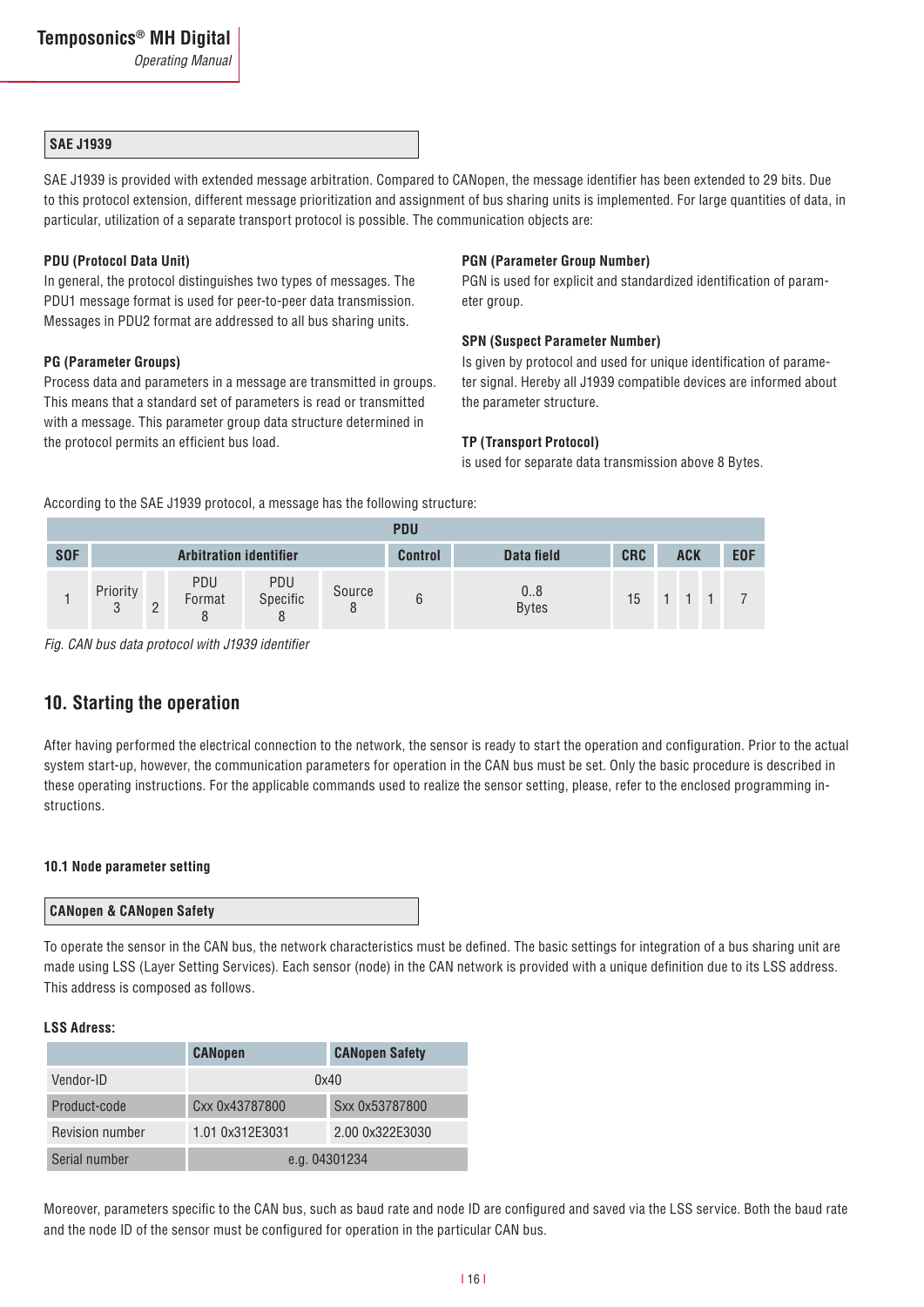### **Setting the Node ID**

A number (node ID) must be assigned to each node. The number is used for identification of the node in a CANopen network. Each individual node ID must be unique. The node ID CANopen is within a range of 1- 127, the node id CANopen Safety is within a range of 0 - 64, and can already be preset when ordering. To enable correct operation of the network, the node ID in the CAN bus must be unique.

|                | Data source               | <b>COB-ID</b>          | <b>Data</b>                                                                                                               | <b>Destination</b>           |
|----------------|---------------------------|------------------------|---------------------------------------------------------------------------------------------------------------------------|------------------------------|
| <b>CANopen</b> | Controller                | 0x7e5                  | 04; 01; 00; 00; 00; 00; 00; 00                                                                                            | Sensor                       |
|                | Controller                | 0x7e5                  | 11; 7d*; 00; 00; 00; 00; 00; 00                                                                                           | Sensor                       |
|                | Sensor                    | 0x7e4                  | 11: 00: 00: 00: 00: 00: 00: 00                                                                                            | Controller                   |
|                |                           |                        | * Node address values within 1 and 127 are possible (e.g. 125).<br>Changes of the node address are effective immediately. |                              |
|                |                           |                        | To save the node address permanently, the following command must be sent:                                                 |                              |
|                | Data source<br>Controller | <b>COB-ID</b><br>0x7e5 | <b>Data</b><br>17                                                                                                         | <b>Destination</b><br>Sensor |
|                | Sensor                    | 0x7e4                  | 17; 00; 00; 00; 00; 00; 00; 00                                                                                            | Controller                   |

#### **Setting the Baud Rate**

The baud rate indicates the speed at which the sensor and the entire CAN bus are operated. Setting the same baud rate both for the sensor and for the entire network is mandatory.

The maximum possible baud rate and thus the transmission capacity is limited by the cable length of the overall CAN network. The sensor is delivered with a preset, order-dependent baud rate. If this baud rate must be changed, this can be performed via the LSS service.

| <b>Baud rate [kBit/s]</b> | Table index |
|---------------------------|-------------|
| 1.000                     | 00          |
| 800                       | 01          |
| 500                       | 02          |
| 250                       | 03          |
| 125                       | 04          |
| 50                        | 06          |
| 20                        | 07          |
| 10                        | 08          |
|                           |             |

*Fig. Baud rate depending on the cable length (CiA DS 301)*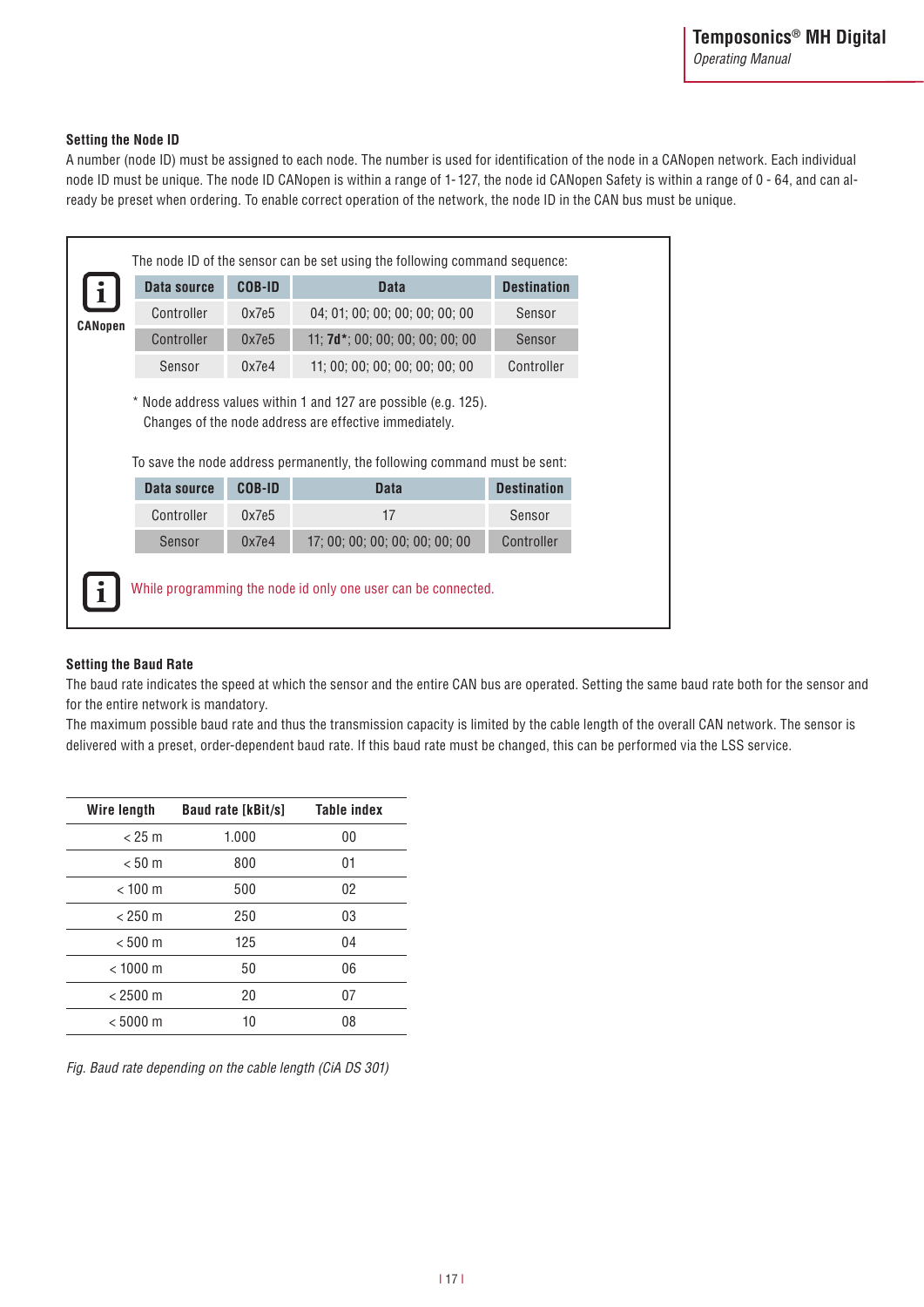*Operating Manual*

|         | Data source | <b>COB-ID</b> | <b>Data</b>                                                                                                                                                                                             | <b>Destination</b> |
|---------|-------------|---------------|---------------------------------------------------------------------------------------------------------------------------------------------------------------------------------------------------------|--------------------|
|         | Controller  | 0x7e5         | 04; 01; 00; 00; 00; 00; 00; 00                                                                                                                                                                          | Sensor             |
| CANopen | Controller  | 0x7e5         | 13; 00; 02*; 00; 00; 00; 00; 00                                                                                                                                                                         | Sensor             |
|         | Sensor      | 0x7e4         | 13; 00; 00; 00; 00; 00; 00; 00                                                                                                                                                                          | Controller         |
|         | Data source | <b>COB-ID</b> | After sending , save network parameter' command and with following power on of the sensor<br>the baud rate setting becomes active. To save the baud rate following command will be send:<br><b>Data</b> | <b>Destination</b> |
|         | Controller  | 0x7e5         | 17; 00; 00; 00; 00; 00; 00; 00                                                                                                                                                                          | Sensor             |
|         | Sensor      | 0x7e4         | 17; 00; 00; 00; 00; 00; 00; 00                                                                                                                                                                          | Controller         |

#### **SAE J1939**

In the SAE J1939 specification, the maximum length of the network is limited to 40 meters and the baud rate is fixed to 250 kBit/sec. This means that these parameters don't require setting during integration of the sensor.

Furthermore, the number of nodes is limited to 30 ECUs (Electronic Control Units). However, each ECU can control several CAs (Controller Applications). In total, an overall number of 253 Controller Applications can be realized in the network.

#### **NMT (Network Management)**

SAE J1939 supports extended network management. This management requires network registration (Address Claiming) by the bus sharing units with a unique address prior to starting the system. The regular bus operation is started only after all bus sharing units have logged in successfully. During operation, the correct address assignment is checked continuously. During operation, a new source address can be assigned. In addition to the source address, each bus sharing unit is provided with a unique name for identification in the network and for prioritization of the address determination. The name conventions are designed according to the SAE J1939/81 specification and composed as follows:

| <b>Byte 0</b> | <b>Byte 1</b>          | <b>Byte 2</b> | <b>Byte 3</b>        |                 | <b>Byte 4</b>        | <b>Byte 5</b>   | <b>Byte 6</b> |                   |                               | <b>Byte 7</b>     |                                 |
|---------------|------------------------|---------------|----------------------|-----------------|----------------------|-----------------|---------------|-------------------|-------------------------------|-------------------|---------------------------------|
|               | <b>Identity Number</b> |               | Manufacturer<br>Code | ECU<br>Instance | Function<br>Instance | <b>Function</b> | Reserved      | Vehicle<br>System | Vehicle<br>System<br>Instance | Industry<br>Group | Arbitrary<br>Address<br>Capable |

*Fig: structure on user in network acc. to J 1939* 

|       |                           |            | J1939: Setting the Source Address (sensor label: 07 20 01 23)                         |                    |
|-------|---------------------------|------------|---------------------------------------------------------------------------------------|--------------------|
|       | Data source               | COB-ID     | <b>Data</b>                                                                           | <b>Destination</b> |
|       | Controller                | 0x10ff54d4 | <b>01:</b> $nSA^*$ : 23: 01: 20: 07: 00: 00                                           | Transducer         |
| J1939 | <b>Transducer</b>         |            | No response                                                                           | Controller         |
|       | * nSA: new Source Address |            |                                                                                       |                    |
|       |                           |            | The setting of the nSA can't last longer than 750 ms, otherwise a timeout will occur. |                    |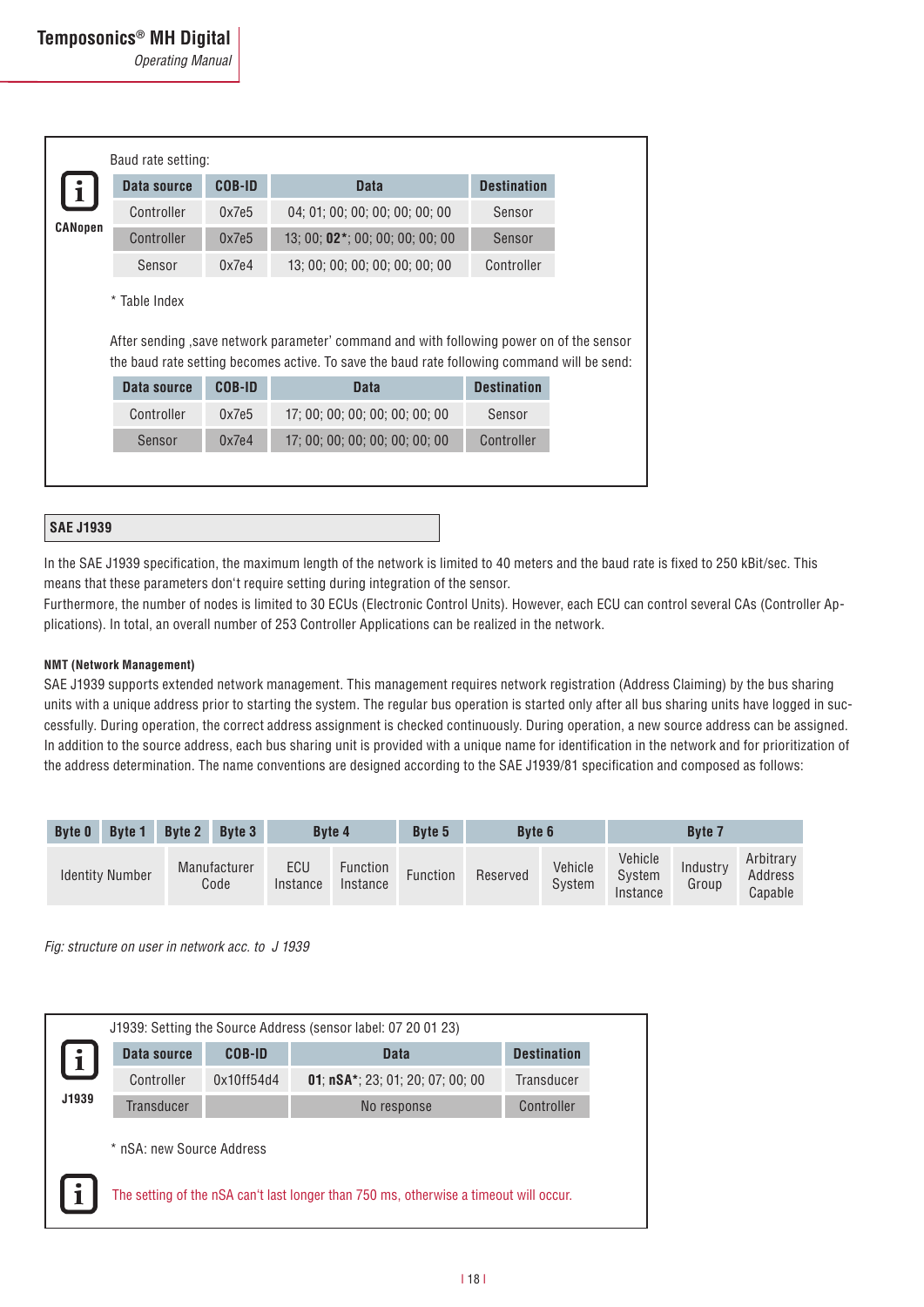### **10.2 System start**

### **CANopen & CANopen Safety**

After configuration of the node parameters, the sensor can be integrated into the network. When switching on, or after reset, the sensor undergoes hardware initialization. During this procedure, all components are set into a defined initial state. Subsequently, the sensor loads the instrument and communication-specific parameters from an EEPROM and saves them for configuration.

When the initialization has been completed, the sensor transmits a boot-up message to the network master saying that the sensor is now in preoperational mode and including its node ID in the network. In this network, the sensor can be configured using the service data objects (SDOs) (see also: Setting the Operating Parameters).

According to the CANopen standard, the SDO identifiers are formed automatically using the node IDs. The communication via SDOs for configuration of the sensor represents peer-to-peer communication from the network master to the sensor.

The identifiers for the remaining objects are defined according to the CANopen standard as well. However, a change can be realized in the CANopen network at all times via a DBT master. If the need arises, changed parameters can be saved in EEPROM and are used for configuration automatically when switching on for the next time.

After completing the settings, the sensor is switched from pre-operational to operational mode using a Start\_Remote\_Node command. During this mode, data can be transmitted (via PDOs). There are two possible ways for transmission of the PDOs. Either the sensor sends its data cyclically, or data transmission is triggered by reception of a SYNC object.

|                |                |               | To send position messages, please run , node start' message first         |                    |  |  |
|----------------|----------------|---------------|---------------------------------------------------------------------------|--------------------|--|--|
|                | Data source    | <b>COB-ID</b> | <b>Data</b>                                                               | <b>Destination</b> |  |  |
|                | Controller     | 0x000         | $01; 00*; 00; 00; 00; 00; 00; 00$                                         | Sensor             |  |  |
| <b>CANopen</b> |                |               |                                                                           |                    |  |  |
|                | $*00$          |               | Starts all node ID                                                        |                    |  |  |
|                | Source address |               | Starts only one node ID                                                   |                    |  |  |
|                |                |               | To stop position data's, send the , Enter Pre-Operational' message first. |                    |  |  |
|                | Data source    | <b>COB-ID</b> | <b>Data</b>                                                               | <b>Destination</b> |  |  |
|                | Controller     | 0x000         | 80; 00*; 00; 00; 00; 00; 00; 00                                           | Sensor             |  |  |
|                |                |               |                                                                           |                    |  |  |
|                | $*00$          |               | Set all node ID in Pre-Operational mode                                   |                    |  |  |
|                | Source address |               | Set only one node ID in Pre-Operational mode                              |                    |  |  |
|                |                |               |                                                                           |                    |  |  |

#### **SAE J1939**

After connecting the sensor to the network and switching on, the sensor attempts to register with the network master using a source address. This address claiming is performed automatically by the network. After assignment of a unique network address, the sensor starts sending the position data. At the same time, the sensor is ready for reception of configuration data.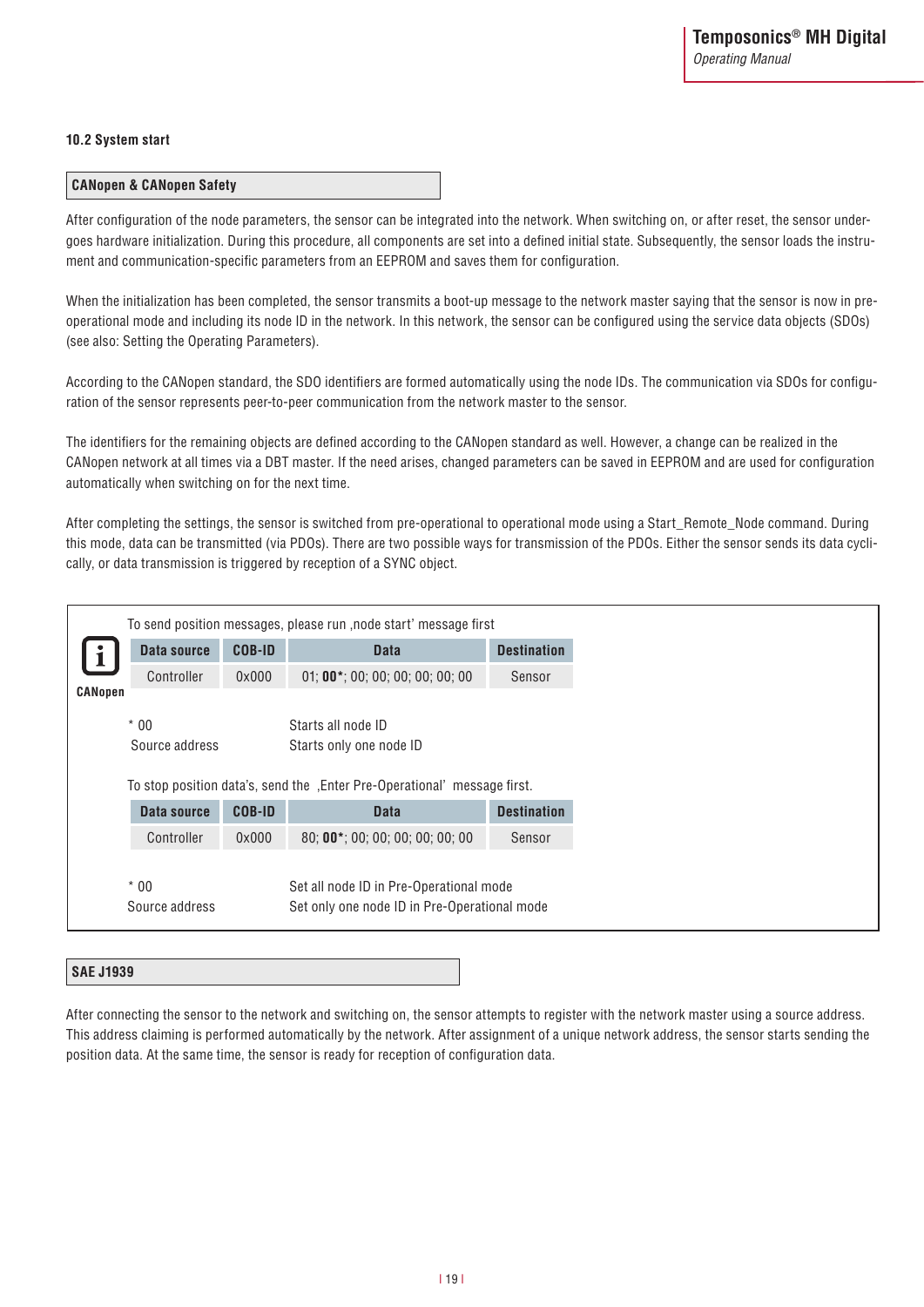#### **10.3 Setting the operating parameters**

# **CANopen & CANopen Safety**

At system start-up (power-on, reset), the sensor saves the operating parameters stored in the EEPROM. When switching on, these are the factory-set parameters, or the data which has already been changed and saved. Changes are made e.g. via SDOs when the pre-operational mode is activated. The identifiers are set to the corresponding default value and saved automatically by programming the node ID. Subsequent revision is possible.

These operating parameters of the Temposonics® MH series are stored in the object directory of the sensor.

It serves as a basis for realization of the internal characteristics and functions and of the external communication. For this purpose, the object directory is divided into "Communication Profile" and "Device Profile".

#### **Communication Profile**

The Communication Profile contains the parameters decisive for communication, such as identifier settings, PDO configuration, etc. The sensor includes the encoder communication profile (Device Profile for Encoder – DS406 Vers. 3.1). The advantage: Devices supplied by various manufacturers can be connected in a network and replaced very easily, because all units with the same communication profile have mostly identical parameters.

#### **PDO-Übertragungsart (Transmission Type)**

By default, the PDO transmission type is set to asynchronous, i.e. the sensor transmits its process data independently according to the preset cycle time. However, the PDO transmission type can also be set for transmission of process data only after reception of a SYNC message.

#### **PDO Objekt-Mapping**

The sensor doesn't support dynamic mapping. The preset mapping parameters cannot be changed. PDO1 transmits the position and speed.

#### **Error Messages**

The position sensor sends emergency objects automatically as soon as there are errors.

#### **Device Profile**

Parameters which are important for sensor operation, e.g. position and speed resolution or cycle time are stored in the Device Profile. In this context, note that some operating parameters are important:

#### **Resolution**

After delivery, the sensor resolution is 100 µm. As standard, the resolution of the motion speed is set to 1mm/s.

For detailed information, see the programming instructions.

#### **Cycle Time**

The cycle time defines the transmission period for the asynchronous PDO. Values between 1 and 65535 ms can be selected. A cyclic transmission of the position value is set, when the cyclic timer is programmed > 0. Changing the cycle time (Object 6200) cause a direct change of the PDO1 event timer. (see DS406 V3.0) Setting the cycle time shall match the configuration of the CAN network. A short cycle time, slow Baud rate and too many network users may lead to a bus overload.

| COB-ID<br>Data source<br><b>Destination</b><br><b>Data</b><br>i<br>Controller<br>$0x67f*$<br>22; 00; 62; 00; 0A; 00; 00; 00<br>Sensor<br><b>CANopen</b><br>60; 00; 62; 00; 00; 00; 00; 00<br>$0x5$ ff <sup>*</sup><br>Controller<br>Sensor<br>Save cylcle time: The command , save parameters' must be executed.<br><b>COB-ID</b><br>Data source<br><b>Data</b><br><b>Destination</b><br>Controller<br>$0x67f*$<br>22; 10; 10; 01; 73; 61; 76; 65<br>Sensor<br>$0x7$ ff*<br>60; 10; 10; 01; 00; 00; 00; 00<br>Controller<br>Sensor |  | Set the cycle time with following commands (e.g. 10, Node-ID = $127^*$ ) |  |
|------------------------------------------------------------------------------------------------------------------------------------------------------------------------------------------------------------------------------------------------------------------------------------------------------------------------------------------------------------------------------------------------------------------------------------------------------------------------------------------------------------------------------------|--|--------------------------------------------------------------------------|--|
|                                                                                                                                                                                                                                                                                                                                                                                                                                                                                                                                    |  |                                                                          |  |
|                                                                                                                                                                                                                                                                                                                                                                                                                                                                                                                                    |  |                                                                          |  |
|                                                                                                                                                                                                                                                                                                                                                                                                                                                                                                                                    |  |                                                                          |  |
|                                                                                                                                                                                                                                                                                                                                                                                                                                                                                                                                    |  |                                                                          |  |
|                                                                                                                                                                                                                                                                                                                                                                                                                                                                                                                                    |  |                                                                          |  |
|                                                                                                                                                                                                                                                                                                                                                                                                                                                                                                                                    |  |                                                                          |  |
|                                                                                                                                                                                                                                                                                                                                                                                                                                                                                                                                    |  |                                                                          |  |

**Hint:** The answer of the sensor can last up to 600 ms.

**For a detailed list of additional operating parameters and the possible settings, please refer to the programming instructions in section "Object Dictionary".**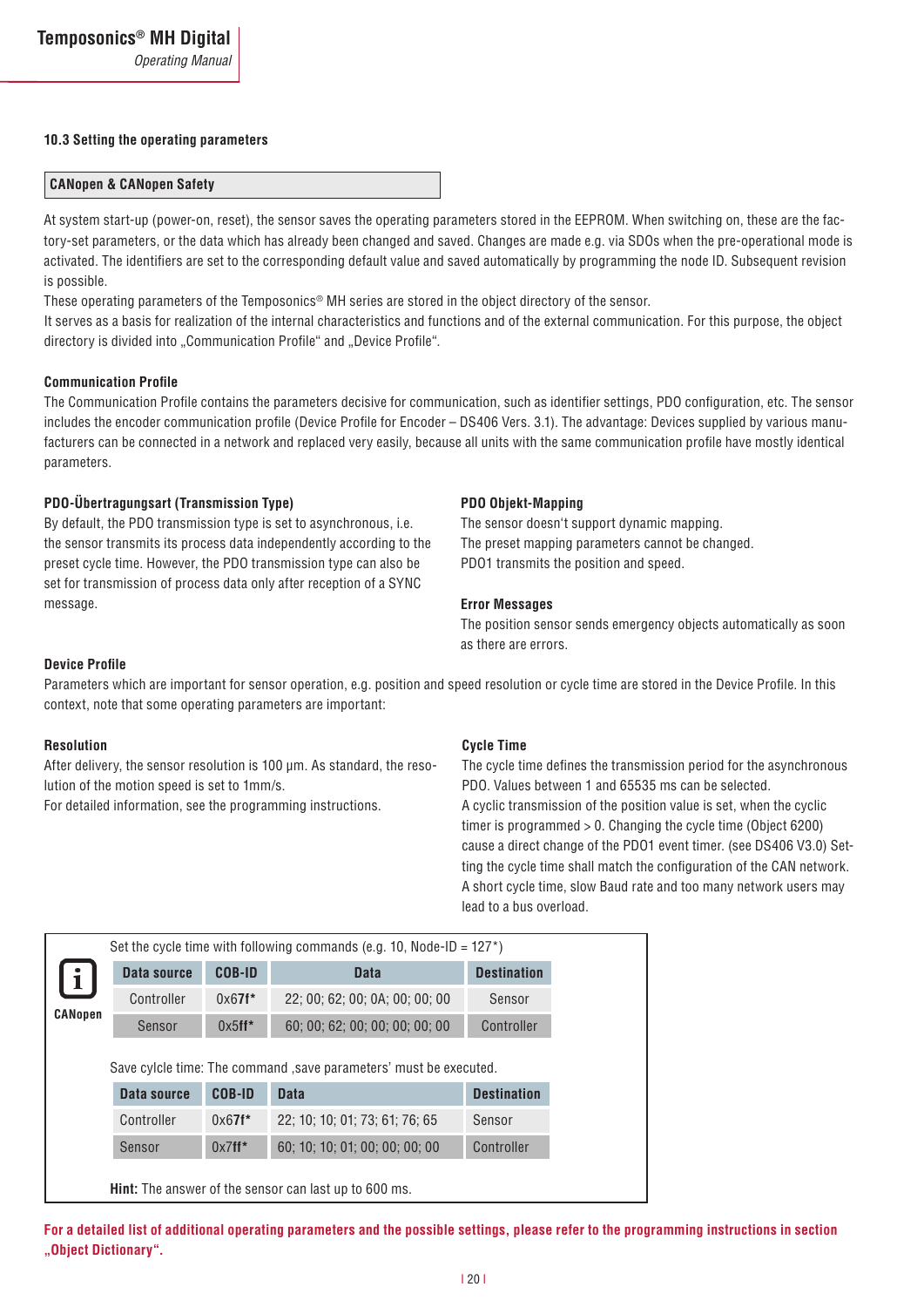#### **SAE J1939**

The SAE J1939 sensor operating parameters can be set analogously to the CANopen sensor. The sensor can receive configuration messages during operation and saves the settings immediately after receiving the message. The following operating parameters are configurable:

#### **Cycle Time (Transmission Repetition Rates)**

The transmission Repetition Rate (Update Rate) is the interval at which a new position value is available at the sensor output. Depending on application and bus load due to other bus sharing units, it is recommendable to set the cycle time. The value is within a range of 0 - 65635 ms.

| Sensor |
|--------|
|        |
|        |

### **10.4 Sensor data during operation**

#### **CANopen & CANopen Safety**

For data output, the Temposonics® MH series position sensor provides a process data object (PDO). The PDO includes the data for position and speed.

#### **Data Format**

The position data resolution is fixed to 100 µm and the resolution of speed data is 1mm/s. However, the adjusted values can be read out also under index 6005 of the object directory. Design is always as a 32-bit integer value for position data and as a 16 bit integer value for speed data.

| <b>Identifier</b>  | <b>DLC</b> | D0 | D1       | D <sub>2</sub> | D <sub>3</sub> | D <sub>4</sub> | D5       |
|--------------------|------------|----|----------|----------------|----------------|----------------|----------|
| $180h +$<br>NodelD | 6          |    | Magnet 1 | Position       |                | Speed          | Magnet 1 |

*Fig. PDO allocation when using the default settings* 

The position and speed are calculated using the following formula:

Position  $[µm]$  = position value  $[counts]$  \* 100 $µm$ Speed [mm/s] = speed value [counts] \* 1 mm/s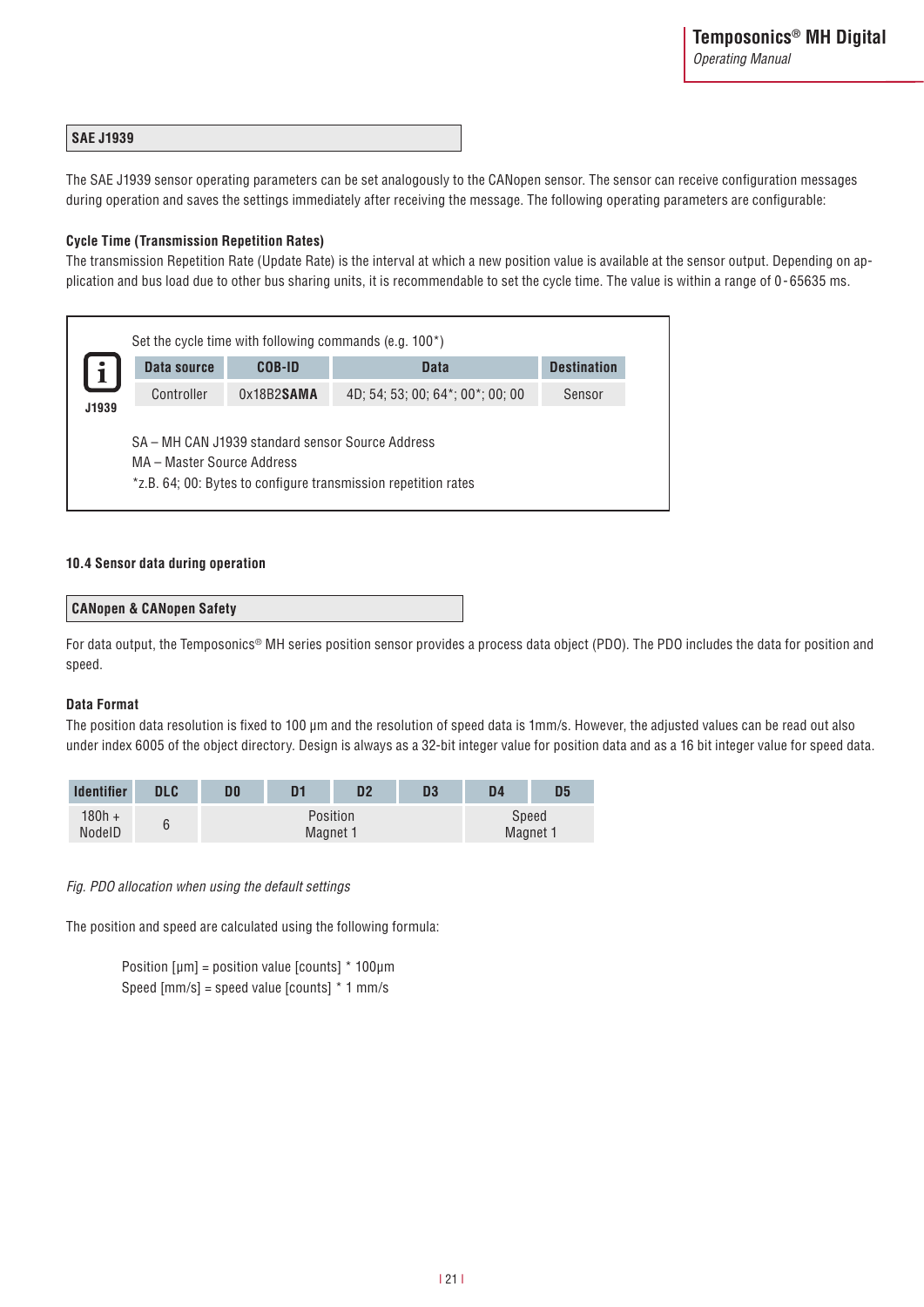*Operating Manual*

# **SAE J1939**

For data output, the Temposonics® MH series position sensor provides a Data Record Message.

| <b>Identifier</b> | <b>DLC</b> | D0 |          | D <sub>2</sub> | D3    | D4     | D5            |                 | D7   |
|-------------------|------------|----|----------|----------------|-------|--------|---------------|-----------------|------|
| 0x18 PFPSSA       |            |    | Position |                | Speed | Status | Error<br>Code | Limit<br>Status | 0xFF |

*Fig. Allocation of parameter information to the PDU when using the default setting*

- PF the PDU format is fixed to 255 (0xFF).
- PS PDU Specific can be 0-255 (0x00 0xFF)
- SA MH CAN J1939 standard sensor Source Address

### **10.5 Error messages (emergency object)**



Emergency objects are always sent when the internal error status register has changed (also if an error occurred and has been corrected). The object consists of 8 data bytes. It has the following structure:

| <b>Identifier</b>  | יוח<br>DLU | D <sub>1</sub> | מח<br>IJΑ         | D3 | D4 | D <sub>5</sub>        | D <sub>6</sub> |  |
|--------------------|------------|----------------|-------------------|----|----|-----------------------|----------------|--|
| $0x80 +$<br>NodelD |            | Error Code     | Error<br>register |    |    | Manufacturer-specific |                |  |

*Fig. Structure of an emergency object*

With Temposonics® MH series sensors, the following errors can occur in the emergency object:

| Error code | Meaning                                           |
|------------|---------------------------------------------------|
| 0x0000     | Sensor operates correctly                         |
| 0x5000     | Device hardware error (if appropriate, no magnet) |
| 0x6300     | Data Set error                                    |

| <b>SAE J1939</b> |
|------------------|
|------------------|

SAE J1939 vSAE J1939 does not provide separate error objects. The error status is transmitted with each PDU that has been sent.